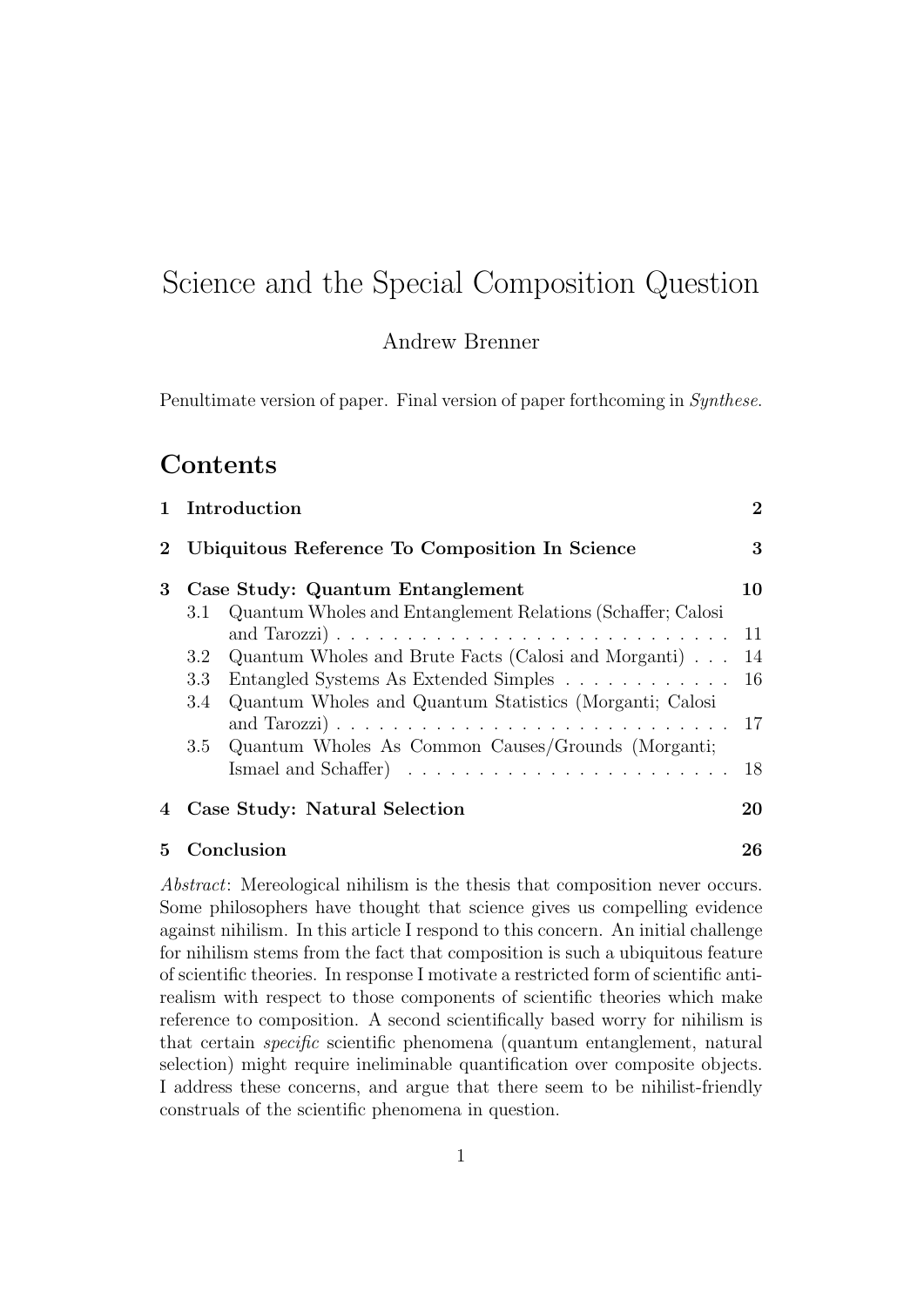## 1 Introduction

Peter van Inwagen's "Special Composition Question" (SCQ) asks what must some objects be like in order for there to be some further object of which they are proper parts?<sup>1</sup> Put more informally, when does composition occur?<sup>2</sup> There are a number of possible answers to the SCQ, but one of them, mereological nihilism (or just "nihilism") gives us a particularly sparse ontology. According to the nihilist, composition *never* occurs.<sup>3</sup> One often cited reason to believe that nihilism is the correct answer to the SCQ is because of nihilism's theoretical simplicity, namely insofar as nihilism gives us a simpler picture of the world.

Of course, a theory's simplicity isn't the entire story. Non-empirical theoretical virtues like simplicity are often brought in to decide between competing theories which are more or less equally empirically adequate. Whether some answers to the SCQ are more empirically adequate than others has generally not been discussed. Rather, the debate regarding the correct answer to the SCQ has generally been conducted on a priori grounds. More recently, however, several philosophers have argued that scientific inquiry gives us valuable information regarding the nature and scope of physical composition (see, in particular, Schaffer 2007, 2010; Morganti 2009, 2013: Ch.5; Calosi et al. 2011; Calosi 2014; Graziani and Calosi 2014; Calosi and Morganti forthcoming; Gillett 2013; Healey 2013). What particularly interests me here is the claim that scientific inquiry gives us evidence for composition, and ergo evidence against a nihilist answer to the SCQ. In this article I defend nihilism against this objection – I argue that we do not have scientific evidence for composition sufficient to refute nihilism. While the scientific objection to nihilism has been addressed before (see Dorr 2002: §1.4.2; Dorr and Rosen 2002: §7; Sider 2013: §11), it has not received as full a response as we might like. What's more, there are scientific phenomena (quantum entanglement, higher-level units of selection in evolutionary theory) which represent particularly pressing challenges for nihilism, but which nihilists have so far largely passed over in silence. I aim to help fill these gaps in the literature.

While I defend the conclusion that, at present, science does not refute

 $1$ van Inwagen 1990: 30-31.

<sup>&</sup>lt;sup>2</sup>Throughout this article I will generally assume that it is *objects* which may or may not enter into composition relations, rather than, say, stuff, or some other ontological category which doesn't fit neatly into the object/stuff dichotomy. This assumption is for ease of expression only, as I do not mean to endorse any particular positive ontology in this article (for example, an ontology of objects).

<sup>3</sup>Defenders of nihilism include Hossack 2000; Dorr 2002, 2005; Dorr and Rosen 2002; Horgan and Potrč 2008; Cameron 2010; Sider 2013; Brenner 2015a, 2015b; Caves forthcoming.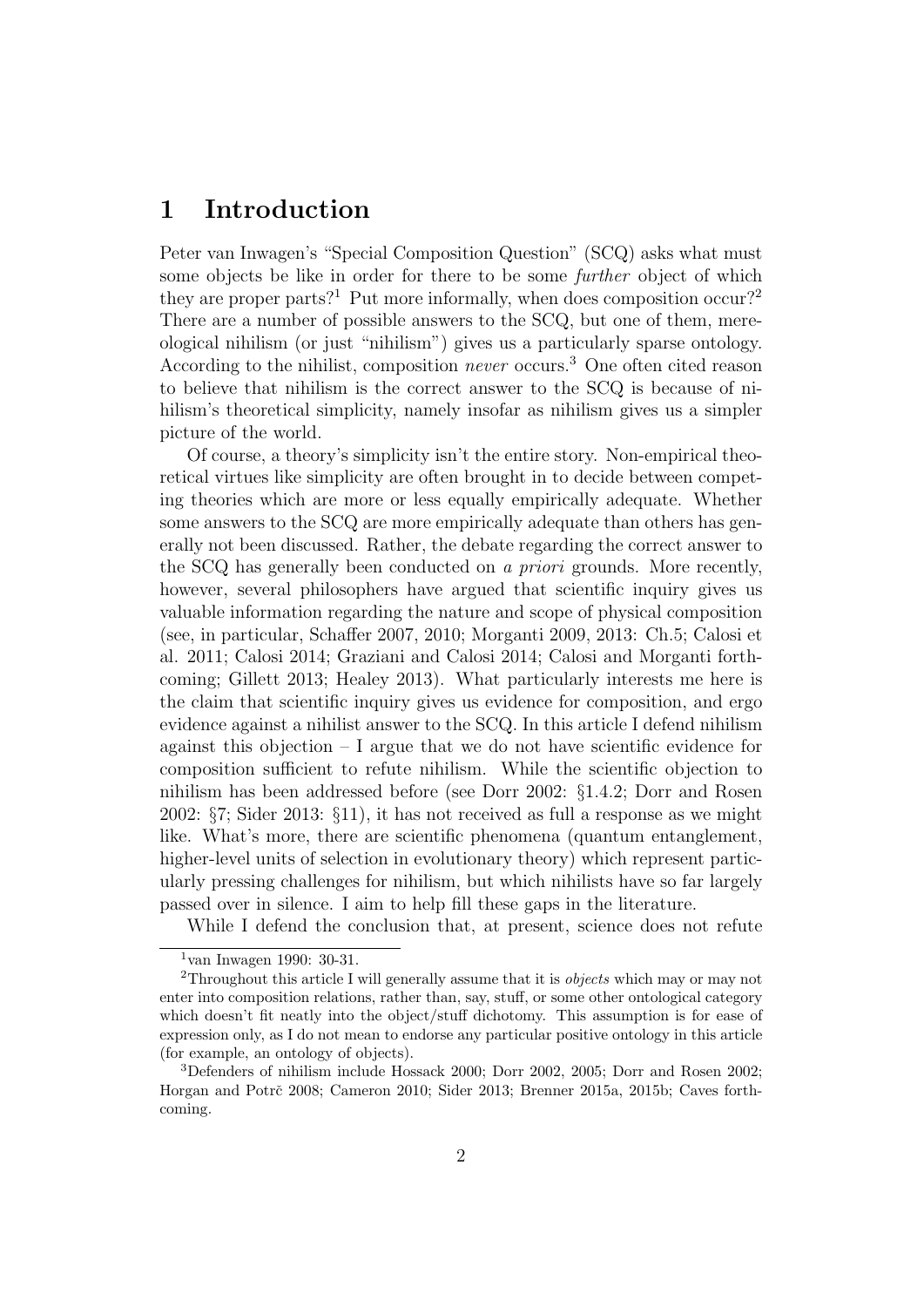nihilism, this conclusion must be somewhat provisional. Much more could be said on this subject, and the present article does not pretend to be entirely comprehensive. One important subject which I do not address here is whether, as a general rule, nihilist-hostile scientific theories can be reduced to, or replaced by, new unobjectionable nihilist-friendly scientific theories. This subject has been dealt with before, and I do not have anything original to contribute (see especially Dorr and Rosen 2002: 162-163; Gillett 2007; Brenner 2015a). Previous nihilist writings on this subject argue that nihilisthostile scientific theories can in general be replaced by new nihilist-friendly scientific theories, and Dorr and Rosen in particular have given a general recipe for how we can modify most nihilist-hostile theories so as to make them compatible with nihilism. If these philosophers are correct, it would go a long way toward showing that science does not refute nihilism – it would show that, while perhaps some well confirmed scientific theories are incompatible with nihilism, we can at any rate, as a general rule, construct new nihilist-friendly theories to replace them. Again, a discussion of this subject is beyond the scope of this paper, although interested readers are referred to the literature cited above.

The rest of this article will be organized in the following manner. First, I consider alleged evidence for composition which consists in the fact that references to composition are such a ubiquitous feature of well confirmed scientific theories. In response I motivate a limited form of scientific anti-realism with respect to those components of scientific theories which refer to composite objects or composition relations. I'll then turn to two phenomena which might be thought to be particularly difficult for the nihilist to accommodate (given a realist construal of the phenomena in question), namely quantum entanglement and natural selection.

# 2 Ubiquitous Reference To Composition In Science

An initial challenge facing nihilism stems from Williamson's (2007: 223) suggestion that actual scientific practice depends upon the existence of ordinary macroscopic (composite) objects, insofar as such objects include our scientific instruments (microscopes, telescopes, etc.). The idea seems to be that there is something incoherent in believing in objects on the basis of evidence provided by such instruments (for example, believing in microscopic mereological simples on the basis of evidence garnered from particle colliders), if one doesn't believe in the measuring instruments. I don't think this argument is very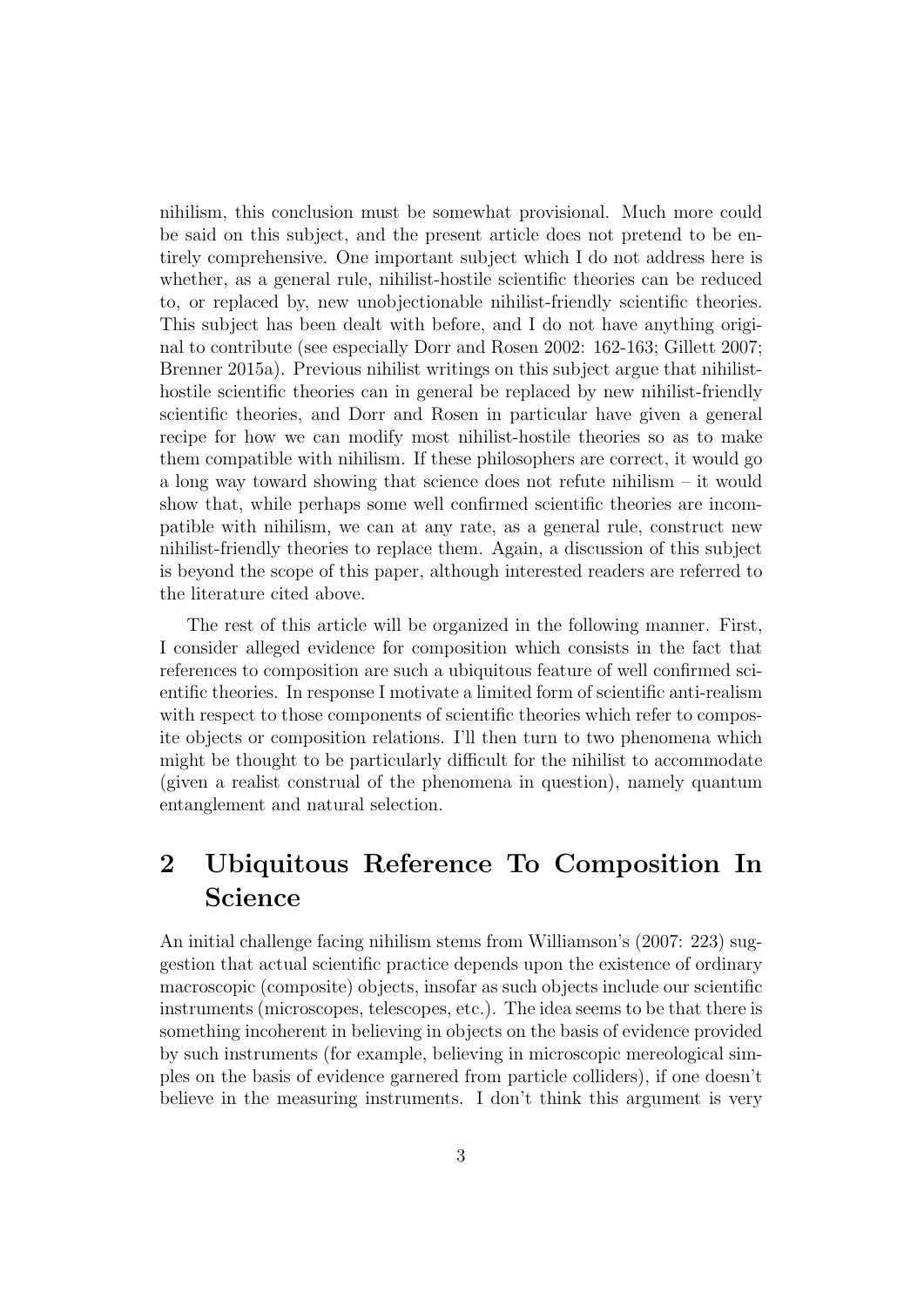compelling. Simples arranged instrument-wise<sup>4</sup> can (collectively) function as measuring instruments just as well as composite measuring instruments can. For example, if we're using a microscope, and suddenly the simples which composed the microscope stop composing a microscope (but they otherwise remain the same), then we wouldn't know the difference. It isn't as if the magnified image we're looking at would suddenly become blurry, or disappear altogether. Rather, the simples arranged microscope-wise will continue to perform the function performed by composite microscopes.

A more compelling challenge facing nihilism stems from the fact that references to composition seem to be such a ubiquitous feature of scientific theories. This difficulty is emphasized by Thomasson when she writes (with disapproval):

Neo-Quinean metaphysicians do not merely wait on and reiterate the results of the sciences; instead they seem to assume that the work of metaphysicians may overturn the declarations of the sciences – for a great many, perhaps most, metaphysical theories plainly reject a number of entities one or more of the natural sciences quantify over (organisms, composite objects, etc.) (Thomasson 2015: 17; see also Morganti 2013: 172)

(Thomasson's point can also be directed toward nihilists who are not neo-Quineans.)

I have neither the space nor the expertise to examine every purported case in which a well confirmed scientific theory is alleged to provide evidence for composition, although in subsequent sections I'll take a more detailed look at two particular scientific phenomena (quantum entanglement and natural selection) which might be thought to provide evidence for composition. In this section I'll take a broader look at the relationship between science and composition, in an attempt to shift the burden of proof onto those who think that the near ubiquitous presence of apparent quantification over composites in scientific theories is sufficient to compel us to believe that composite objects exist. We shouldn't simply read off the existence of composites from their presence in any particular scientific theory. Rather, we should, I think,

<sup>4</sup>The "arranged F-wise" locution is a bit of jargon introduced by van Inwagen (1990), and subsequently employed by others (for example, Dorr and Rosen 2002; Merricks 2003). Following Merricks, we might say that some things (or stuff, although I will generally ignore this alternative) are "arranged composite object F-wise" iff "they both have the properties and also stand in the relations to microscopica upon which, if [Fs] existed, those [things'] composing [an F] would non-trivially supervene" (Merricks 2003: 4). For further discussion see Brenner 2015a.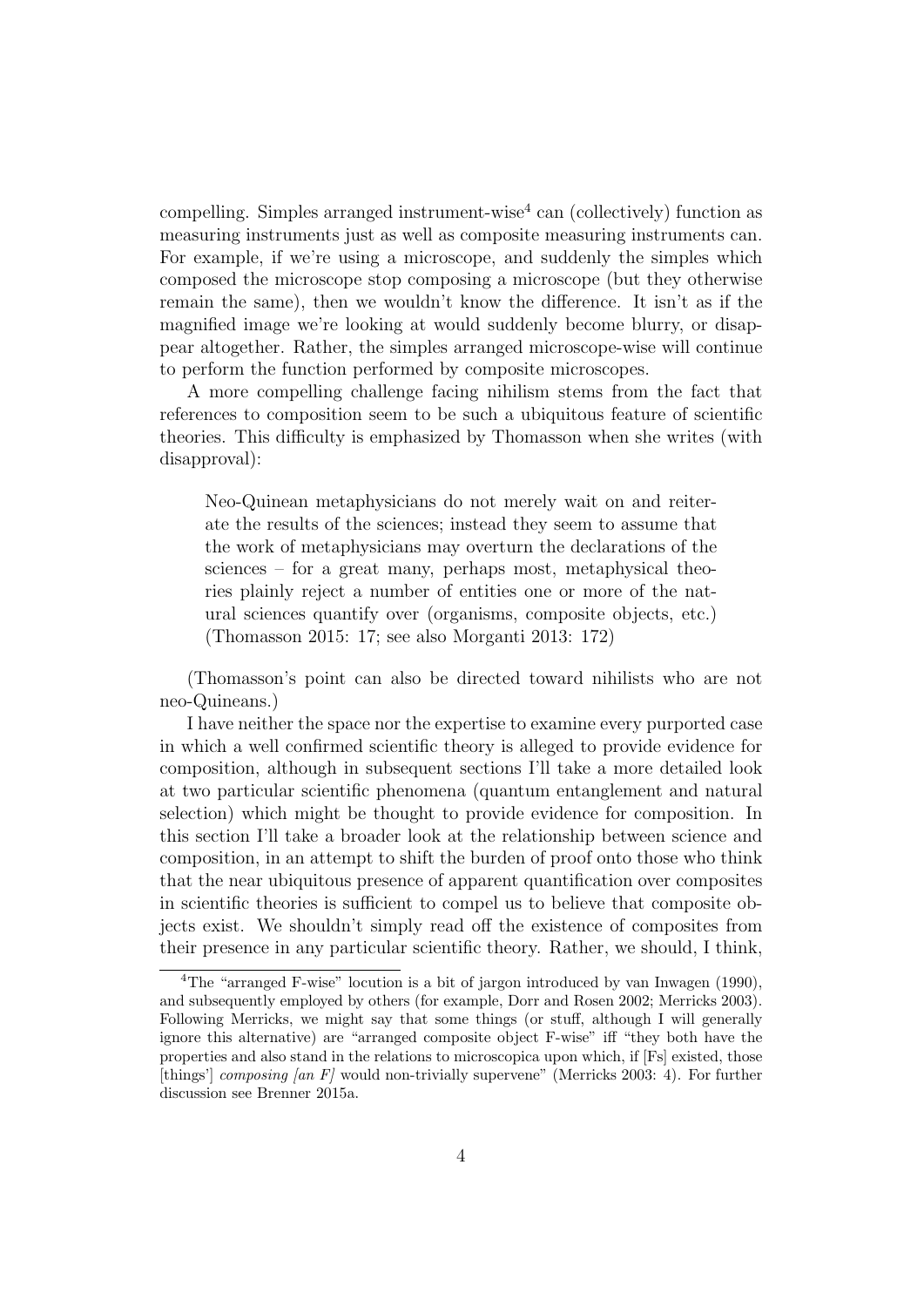adopt an instrumentalist interpretation of those components of scientific theories which refer to composition. More weakly: we should not be realists with respect to those components of scientific theories which refer to composition. The latter thesis is strictly speaking all I need to establish in this paper, even if the former anti-realist thesis is, I think, warranted as well.

There are often pragmatic motivations for formulating scientific theories in terms which involve quantification over composites, but such quantification need not lead us to believe that our acceptance of the relevant scientific theories requires that we believe in composites. The sense in which we "accept" the theories in question will not, of course, amount to accepting as true. But there are other ways to accept some theory. We might believe, for example, that the theory is empirically adequate (van Fraassen 1980), or that it is a useful fiction (Dorr and Rosen 2002), or perhaps that the theory is false (or false for all we know), but "correct" in some sense which does not require that the theory be true (Merricks 2003). I don't think I need to work out the details here. Just take whatever sort of scientific anti-realism you think is best, and apply it to this case. But note that I do not advocate any sort of across-the-board scientific anti-realism.<sup>5</sup> Rather, the anti-realism I advocate here is restricted to those components of scientific theories which refer to composite objects and composition relations. Feel free to believe the components of those theories which do not make reference to composition, as long as you merely accept the components of those theories which do make reference to composition.

As anyone familiar with the ongoing debate over scientific realism is aware, there are powerful arguments for adopting an anti-realist stance with respect to scientific theories, or with respect to unobservables in particular. While these arguments are worth taking seriously, they are not what motivate the limited sort of scientific anti-realism which I advocate here. Regardless of what you think of scientific anti-realism more generally, there are particularly compelling grounds which should motivate us to accept an anti-realist interpretation of composite objects and composition relations within scientific theories. Again, it would also serve my purposes if the following considerations do not lead you to adopt the relevant sort of restricted anti-realism, but rather merely lead you to refrain from endorsing a realist interpretation of those components of scientific theories which refer to composition.

First, that the world includes mereological relations generally functions as an unquestioned assumption in scientific theory construction, so that alter-

<sup>5</sup>And, of course, were we to adopt this broader sort of anti-realism then we should not feel compelled to believe in composite objects on the basis of their inclusion in successful scientific theories.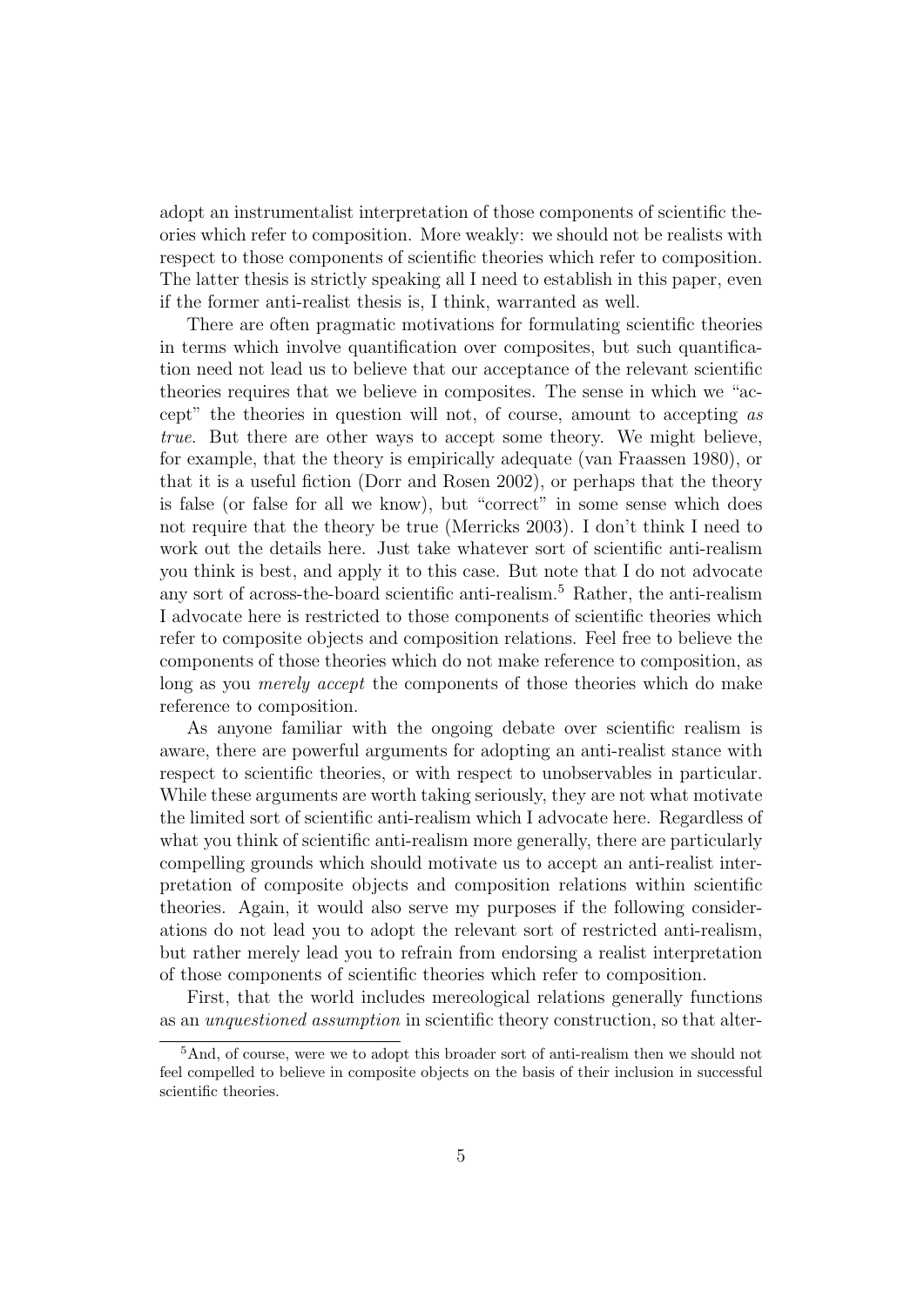native nihilist-friendly theories have generally never been considered. I don't mean simply that such theories have generally never been taken seriously. I mean, rather, that in many cases it hasn't even *occurred* to the relevant segments of the scientific community that there might be nihilist-friendly alternatives to their theories – in other words, that the mereological relations referred to by their theories might be gratuitous. Until such nihilist-friendly theories have been formulated and evaluated, or until we find that nihilistfriendly theories cannot in principle be constructed, we need not take a realist stance with respect to the potentially gratuitous mereological components of the scientific theories in question.<sup>6</sup> Dorr makes the same point:

If a scientific theory makes some assumption which has never been tested – which has been taken so much for granted that alternative theories which do not make the assumption have never even been formulated – then the parts of the theory that rely on that assumption do not deserve the sort of deference that the rest of the theory may have earned. This seems precisely to be the status of the assumptions about mereology that are built into our scientific theories (Dorr 2002: 27-28)

The problem is not, I would like to stress, *merely* that nihilist-friendly alternative theories have generally not be considered. The fact that nihilistfriendly alternative theories tend not to be formulated is a symptom of a deeper problem, namely that scientific theories should be formulated in terms which make reference to composition is generally taken for granted, and it does not generally occur to those scientists formulating the theories that the mereological components of those theories might function as a gratuitous metaphysical assumption. Of course, we might find that, while the mereological components of the theories in question were not initially included because they made some epistemically relevant contribution to the theory (improved the theory's predictive accuracy, simplified the theory, etc.), any attempts to remove the mereological components from the theories in question, or to formulate new nihilist-friendly theories, will give us theories which are not as empirically adequate as the theories with which we began, or which suffer

<sup>6</sup>This point somewhat resembles Stanford's "problem of unconceived alternatives" (Stanford 2006), which Stanford uses to defend a much stronger sort of scientific antirealism than that which I advocate here. I should mention that there are important differences between Stanford's problem of unconceived alternatives and my own similar argument in favor of a restricted anti-realism. One important difference is that while Stanford uses historical evidence to argue for the claim that many of our scientific theories will probably have plausible unconceived competitors, my argument does not take the form of a historical induction.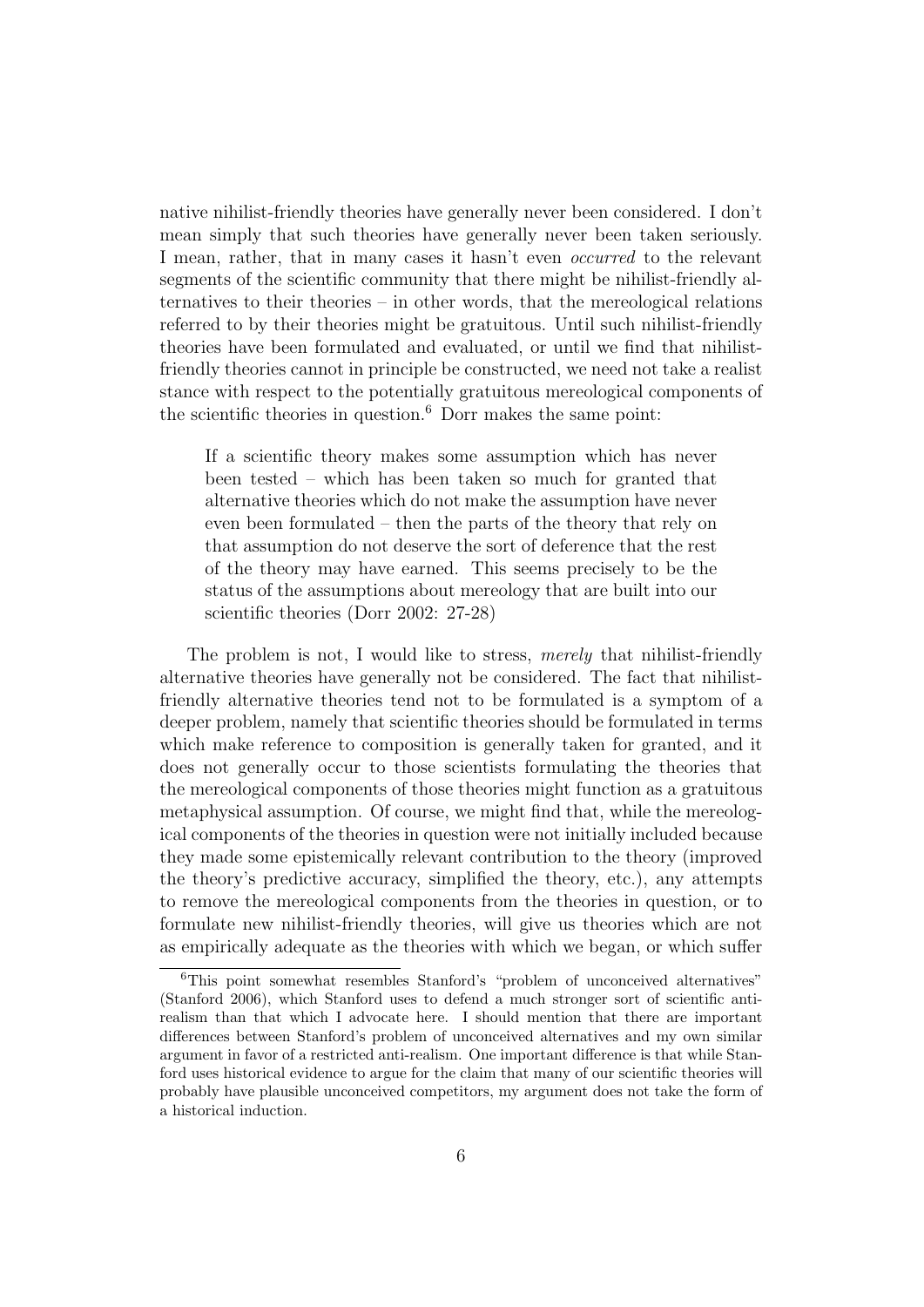from some other epistemically relevant defect. In that case we may be warranted in accepting the mereological components of the theories in question, because they turn out after all not to be gratuitous. Until the mereological components of our scientific theories undergo this test, however, and earn their place, we will be unable to rule out the suspicion that they are metaphysically gratuitous.

A second reason to doubt whether it is appropriate to adopt a realist interpretation of those components of scientific theories which refer to composition is that it's just natural for us to think in terms involving composition relations and composite objects – just as it's natural for us to, say, impute mentality to inanimate objects – for contingent reasons (presumably) involving the manner in which our evolutionary history has shaped our cognitive architecture. So, arguably, we'd have a tendency to employ mereological thinking in our scientific theories whether or not we were justified in doing so (cf. Osborne 2016).

Third, it is often useful to describe some phenomenon in terms which involve composition because this will result in an easier to work with approximate description of the phenomenon. So, for example, we can approximate the future behavior of simples arranged billiard-ball-wise by supposing that they compose a ball of a particular mass, velocity, etc., and by applying relevant laws of nature (for example, Newton's laws of motion) capable of describing the future behavior of macroscopic objects on the basis of those sorts of properties. What's more, we can make such predictions without supposing that the simples in question actually compose a billiard ball. Similarly, to give another example, "from the mere contingent fact that we can describe the behavior of gasses with few macroscopic variables (e.g., temperature, pressure, volume) without resorting to the actual collisions between the (roughly)  $10^{23}$  molecules the gas is believed to be composed of, it doesn't necessarily follow that the gas has an independent ontological status, on a par with its molecules" (Hagar 2014). There's a significant amount of research in cognitive science which highlights the fact that, in response to our limited cognitive resources, we naturally "chunk" objects together and represent them as a single unit, rather than trying to keep track of all of the individuals which allegedly make up the unit (Gobet et al. 2001; Alvarez 2011).<sup>7</sup> So, for example, it is often easier for human visual representational systems to monitor the behavior of a flock of birds, rather than all of the individual birds making up the flock – and this would be so *whether or not* there are actually such things as "flocks," since the chunking in question occurs as a

<sup>7</sup>For a discussion of the relevance of "chunking" to the debate over composition see Osborne 2016: §3.4.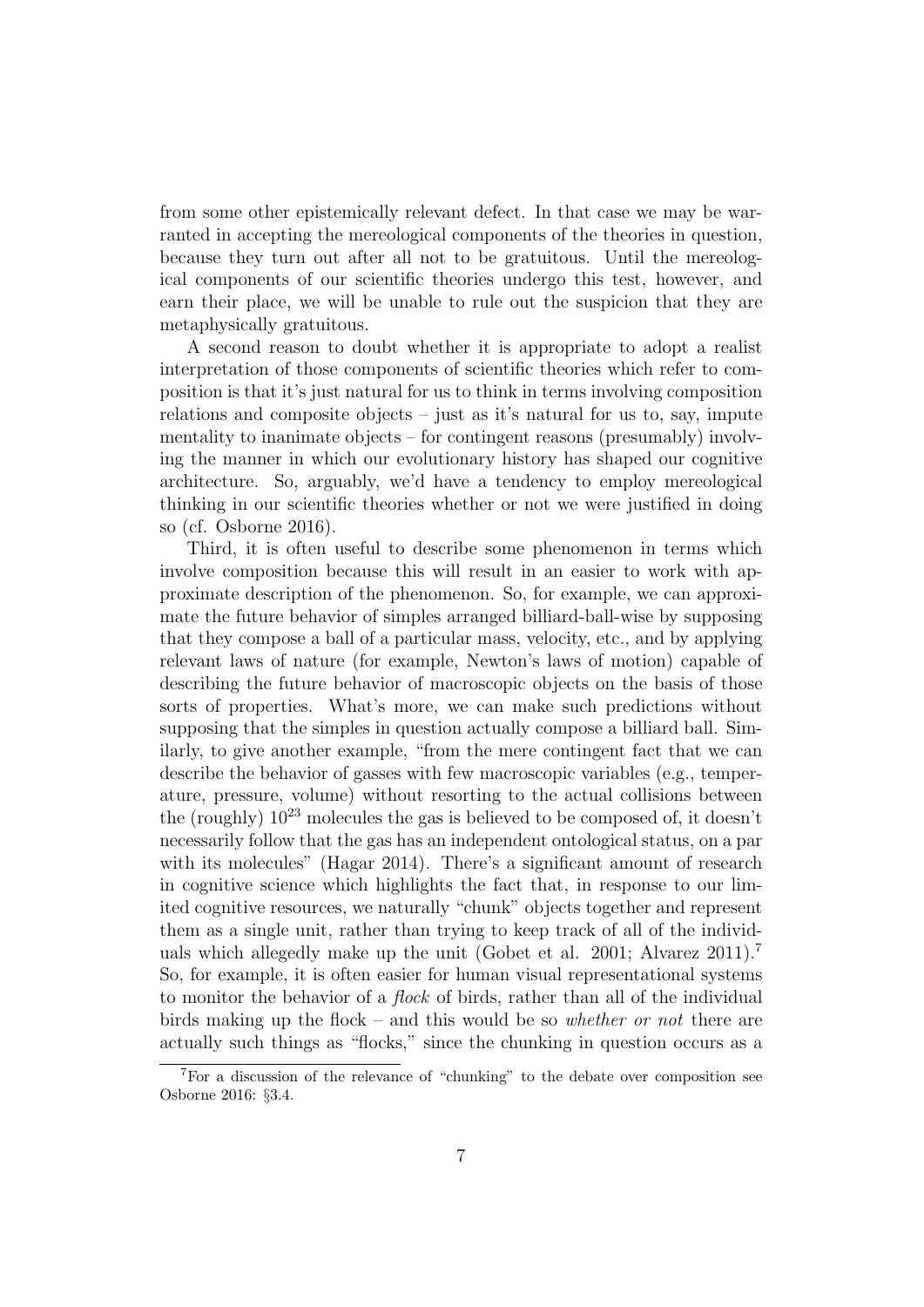result of our limited cognitive resources, not as a result of the existence of flocks. Additionally, as Brase et al. (1998) note, our evolutionary history has endowed us with cognitive faculties which favor statistical inferences involving some sorts of objects rather than others – objects, for example, which are cohesive, bounded, and move as a unit, rather than arbitrary proper parts, or arbitrary sums, of such objects.

Fourth, in practice it may be impossible for us to think only in terms of the simples involved in some complex phenomena, in part because any description of the simples would be wildly complex and beyond our ken, but also because we may not know what simples there are. So, even if in principle I might have reason to suppose that statements regarding some particular composite object could be replaced by statements regarding simples arranged composite-object-wise, I may in practice be incapable of formulating the relevant nihilist-friendly replacement statements. Until I am, it may prove convenient, as a result of practical limitations on my part, to continue to refer to the composite object.

Finally, a recurring pattern within science is that the composition relations cited to explain empirical phenomena are apt to change when convenient. For example, in one theoretical context scientists may model some system as involving such-and-such composition relations, but in another theoretical context it may prove more convenient to model the system as involving some incompatible set of composition relations. The following example from Healey will serve to illustrate the sort of phenomenon I am getting at:

The question 'Is sunlight composed of photons or of electromagnetic fields?' has no context-independent answer according to contemporary quantum theories of light. In one context ... it may be appropriate to treat sunlight as a mixture expressed in a photon-number basis, in which case one can regard it as composed of an unknown number of photons of various energies and polarizations. In another context ... it may be appropriate to treat sunlight as the same mixture expressed in a coherent-state basis, in which case one might regard it as composed of electromagnetic waves of different wavelengths.... In yet other contexts ... some third expression may be preferable to thinking of light as composed of photons or of electromagnetic fields. The quantum theorist of light repeats and expands on the same kind of pragmatist answer as the classical wave theory – that sunlight has whatever parts it is most useful to regard it as being composed of (Healey 2013: 52-53)<sup>8</sup>

<sup>&</sup>lt;sup>8</sup>See also: "How one answers the question as to whether  $A$ 's are composed of  $B$ 's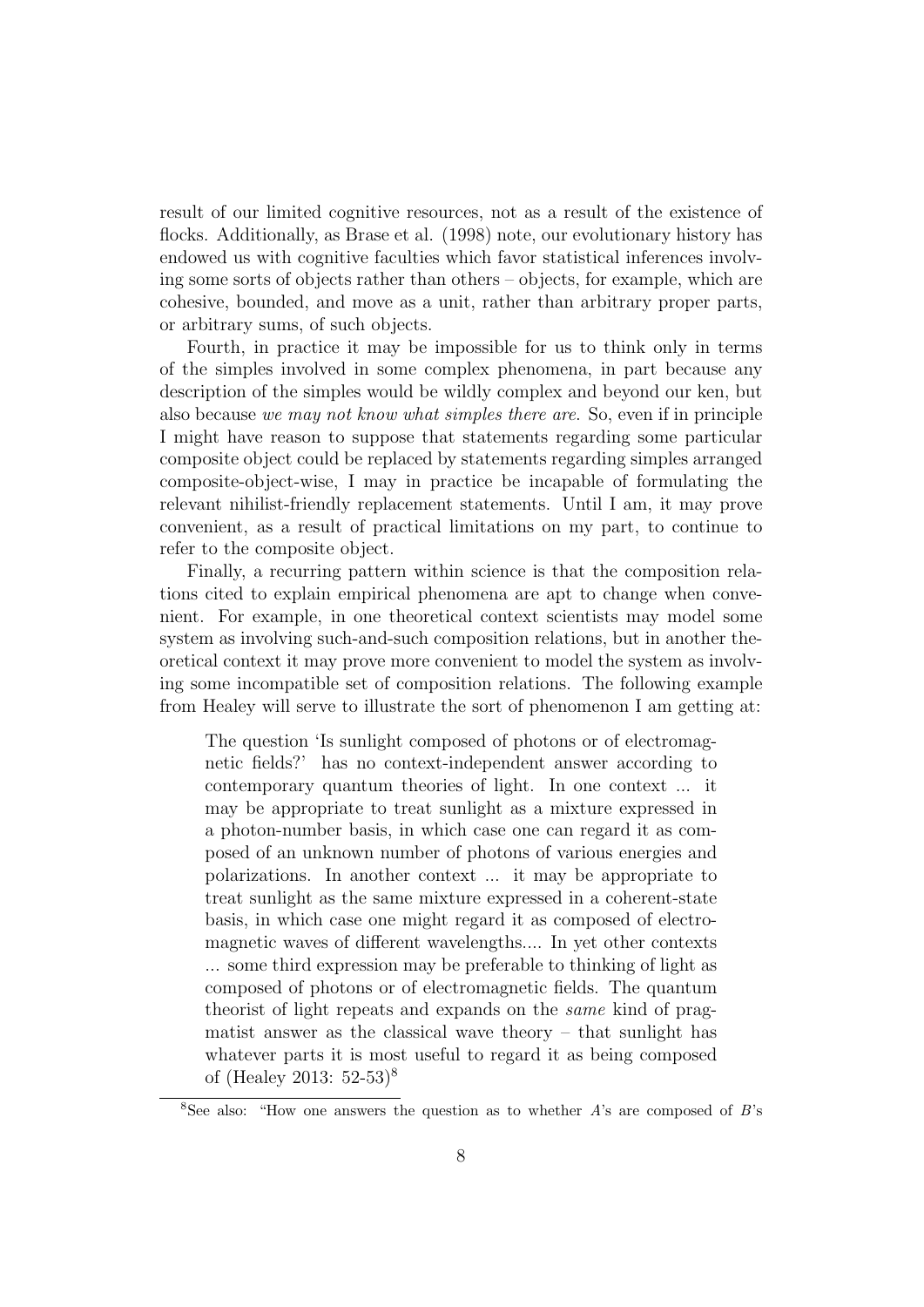The fact that scientists are apt to model composition relations in incompatible ways depending on their explanatory needs has been independently noted by Healey (2013) with respect to physics and Lewontin (2000: 77-82) with respect to biology, although neither Healey nor Lewontin notes the implications of this observation for the special composition question. Here's another example, drawn from Lewontin (2000: 77-78). Evolutionary biologists have sometimes wondered whether the human chin serves some adaptive function. But the chin, Lewontin suggests, does not in fact exist. Where we think there is this composite object, the chin, there are really just two independent bones. The latter bones protrude in a distinctive manner, and our cultural and scientific practices have, accordingly, through a process of reification, assumed that there is a single composite object, the chin, to which the protrusion corresponds. This is one more example where what composite objects we take to exist, or what sorts of composition relations we take to obtain, will, in scientific contexts, depend on our theoretical needs and preferences.

In all such cases (in physics or biology) we could continue to believe in the composition relations in question, and suppose that which composition relations obtain in any given context depends on our needs and preferences. It is better, however, to drop the composition relations entirely rather than accept this sort of anthropocentrism with respect to those composition relations.<sup>9</sup> It may nevertheless be *useful*, for certain purposes, to construct theories which make reference to composition. What sort of composition relations we make use of in our theories will, naturally enough, depend on the theoretical purposes for which we're constructing those theories. An antirealist interpretation of the relevant scientific practices makes sense of this fact, while the realist alternative would, again, leave us saddled with the implausible view that what composition relations obtain is a matter of human stipulation.

In this section I've defended nihilism against the following challenge: if nihilism is true, why are references to composite objects so ubiquitous in science? In the next two sections I'll take a more detailed look at phenom-

depends on the context of inquiry in which one is engaged, and the criterion for correctness of the answer is whether it works – whether it helps one further that inquiry. The question of composition is pragmatic in this way because what constitutes composition is negotiable, and not settled prior to and independently of the considerations advanced in the process of answering it" (Healey 2013: 53).

<sup>9</sup>For what it's worth, Kenneth Pearce (forthcoming) defends a view which he calls "mereological idealism," according to which what composite objects exist really is a matter of human stipulation, in the sense that some objects compose another object when they are "unified in thought under a concept."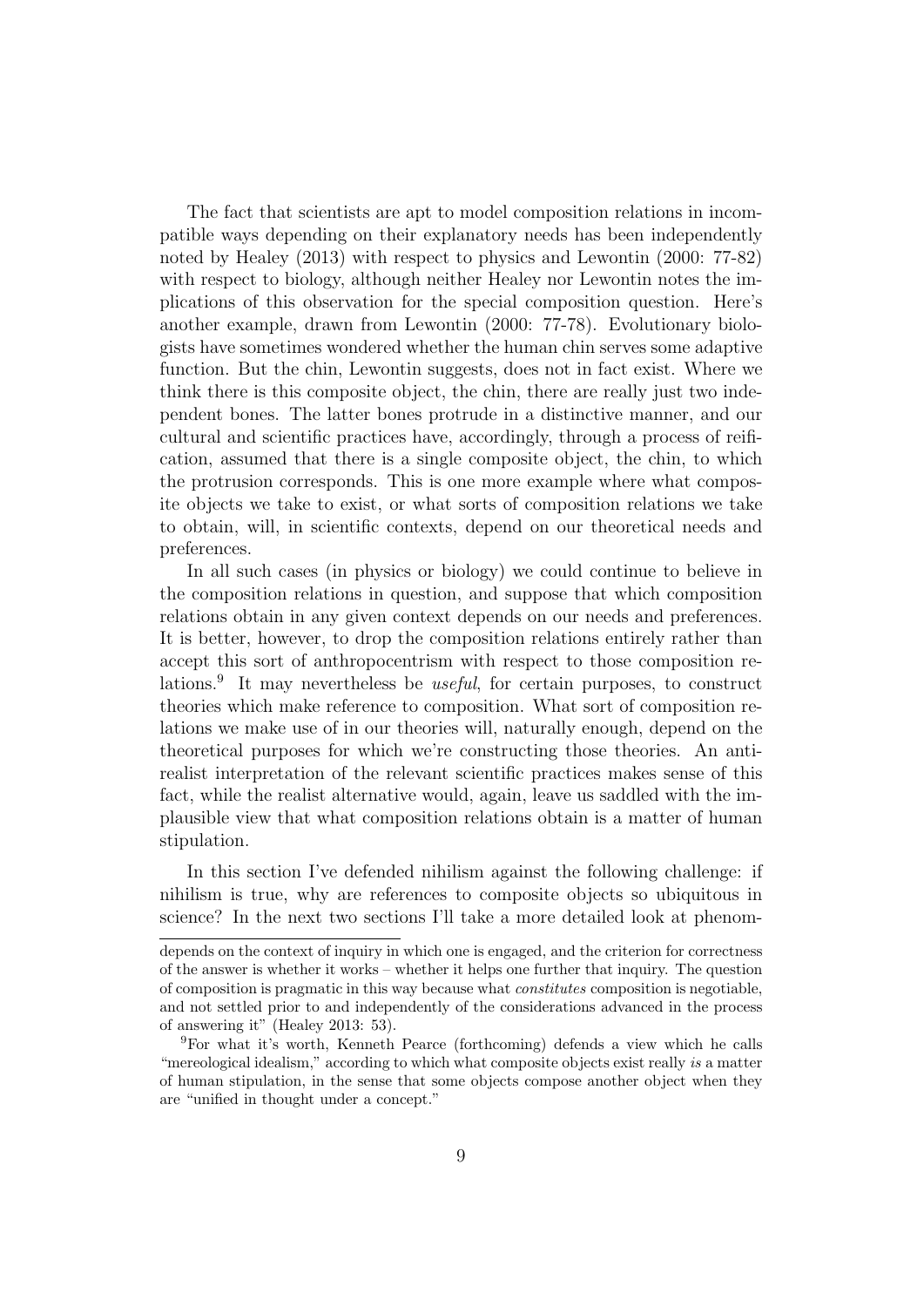ena which some philosophers have claimed represent particularly pressing challenges for nihilism: quantum entanglement and natural selection.

## 3 Case Study: Quantum Entanglement

One of the distinguishing features of quantum theory (versus classical mechanics) is the phenomenon of quantum entanglement, in which (on one standard way of framing the matter) the properties of distinct and spatially separated objects are correlated in an apparently non-causal manner. In more formal terms, the state vector of an entangled system "is not factorizable into tensor products of the state vectors of its ... components" (Schaffer 2010: 51). Accordingly, quantum entanglement has variously been characterized as giving rise to "holism" and/or "nonseparability" of the relevant properties of the spatially separated objects in question (see, e.g., Healey 1991). "Holism" and "nonseparability" are frequently given a mereological reading. Healey tells us that "The idea of entanglement is often illustrated by considering a pair of spin 1/2 particles: for example, an electron-positron pair emerging from the decay of a neutral pion. The pair is naturally taken to be composed of the electron and positron as its parts" (Healey 2013: 56). In a similar vein, Morganti tells us that "entangled systems certainly count as composites" (Morganti 2013: 170). One frequent way to characterize what's going on in cases of quantum entanglement is in terms of a whole<sup>10</sup> being "more than the sum of its parts," in some sense. Maudlin, for example, commenting on quantum entanglement, tells us that "In quantum theory ... the physical state of a complex whole cannot always be reduced to those of its parts, or to those of its parts together with their spatiotemporal relations, even when the parts inhabit distinct regions of space" (Maudlin 1998: 55).

It may be the case that, if, say, entangled particles compose some whole, then one or more properties of the whole will not supervene on the intrinsic properties, and spatial relations between, the particles in question. The issue in which I'm interested here, however, is whether quantum entanglement gives us a compelling reason to suppose there are any wholes to begin with. Explicit arguments for this sort of nihilist-hostile interpretation of entanglement are relatively rare, although recently a few philosophers have given such arguments (Morganti 2009, 2013; Schaffer 2010; Calosi and Tarozzi 2014; Calosi and Morganti forthcoming; Ismael, Schaffer forthcoming).

An initial and rather straightforward concern with the idea that entanglement results in composition is that entanglement need not occur between

<sup>&</sup>lt;sup>10</sup>Terminological aside: "whole" is, in this context, just another term for "composite" object."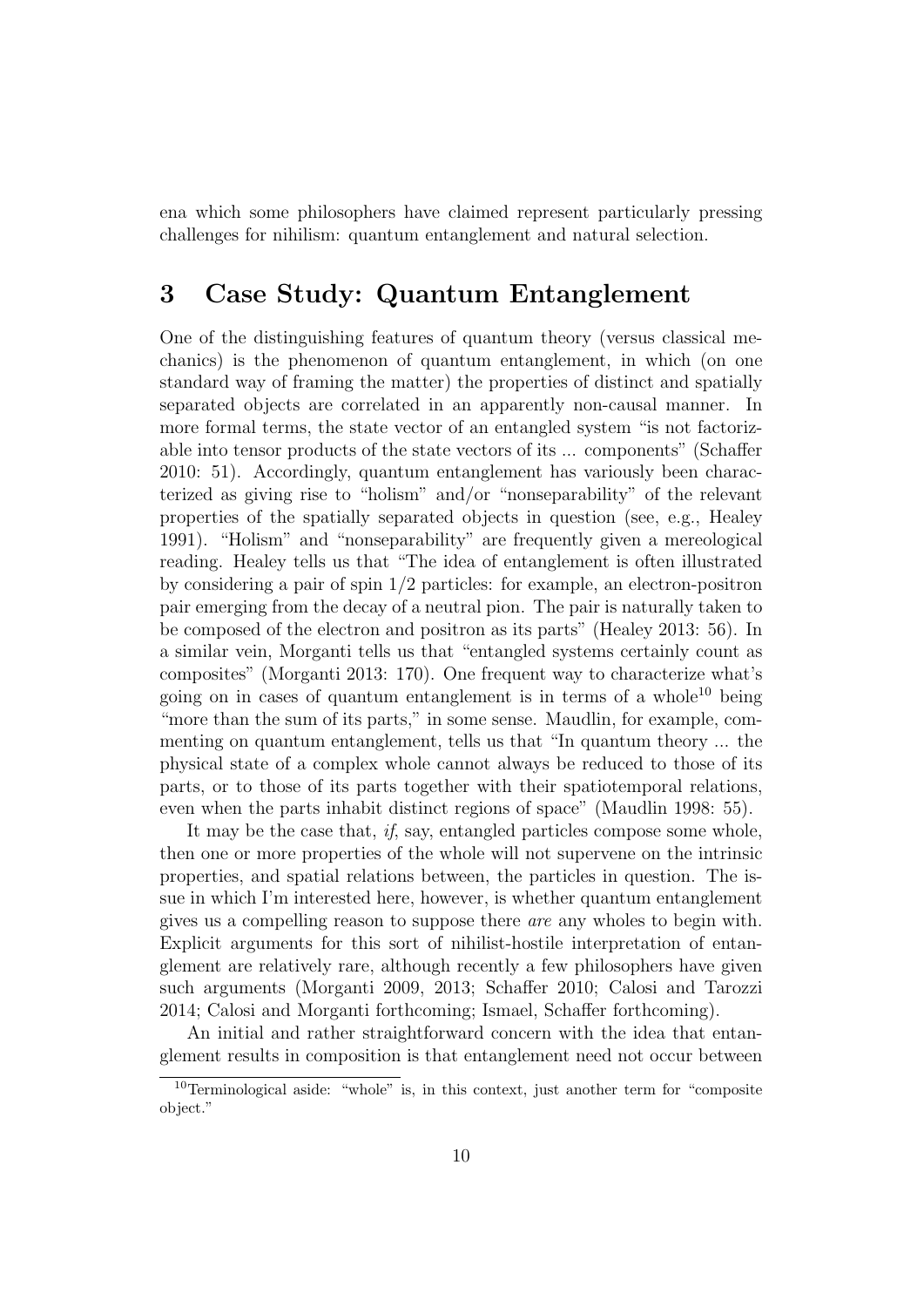distinct physical objects. For example, entanglement can occur between distinct degrees of freedom (e.g., spin, path, energy) within a single physical object such as a neutron (Hasegawa 2012). In this case entanglement can't result in composition, since the entanglement doesn't involve distinct relata which can enter into proper parthood relations. Perhaps this difficulty can be avoided. But, as I now aim to show, extant arguments for the view that entanglement results in composition are unconvincing, even where the entanglement in question occurs between distinct physical objects.

### 3.1 Quantum Wholes and Entanglement Relations (Schaffer; Calosi and Tarozzi)

I'll begin with the argument given by Schaffer  $(2010)^{11}$  and, following Schaffer's lead, Calosi and Tarozzi (2014). A standard illustration of quantum entanglement involves two electrons in the singlet state, in which the total spin of the electrons is 0. Before measuring the spin state of either of the electrons, there's a probability of  $.5$  that electron<sub>1</sub> will be measured to be spin-up and electron<sub>2</sub> will be measured to be spin-down, and a probability of .5 that electron<sub>2</sub> will be measured to be spin-up and electron<sub>1</sub> will be measured to be spin-down. Importantly, there is a probability of 0 that both electrons will be measured as being spin-up or spin-down.

Consider Healey's characterization of the notion of spatial nonseparability:

Spatial nonseparability: There exists a compound physical system, not all of whose qualitative, intrinsic physical properties supervene on the qualitative, intrinsic physical properties of its spatially separated component systems together with the spatial relations among these component systems (Healey 1991: 412)

As long as "compound physical system" can be understood in a mereologically neutral manner so that, for example, "physical system" might function either as a singular term, or as a disguised plural term for the components of the alleged system, the electrons in the singlet state do seem to exhibit

 $11$ In a previous publication (Schaffer 2007) Schaffer argues that nihilists can accommodate quantum entanglement, but only by adopting existence monism, according to which only one thing exists. In Schaffer (2010) he is primarily concerned with defending priority monism, according to which the universe as a whole grounds everything else that exists. Schaffer appeals to entanglement as one line of evidence in favor of priority monism. That being said, Schaffer's appeal to entanglement can also be seen as part of an argument for the weaker thesis that any object (the universe, or something else) is a whole, and it is this feature of Schaffer's discussion of entanglement which concerns me here.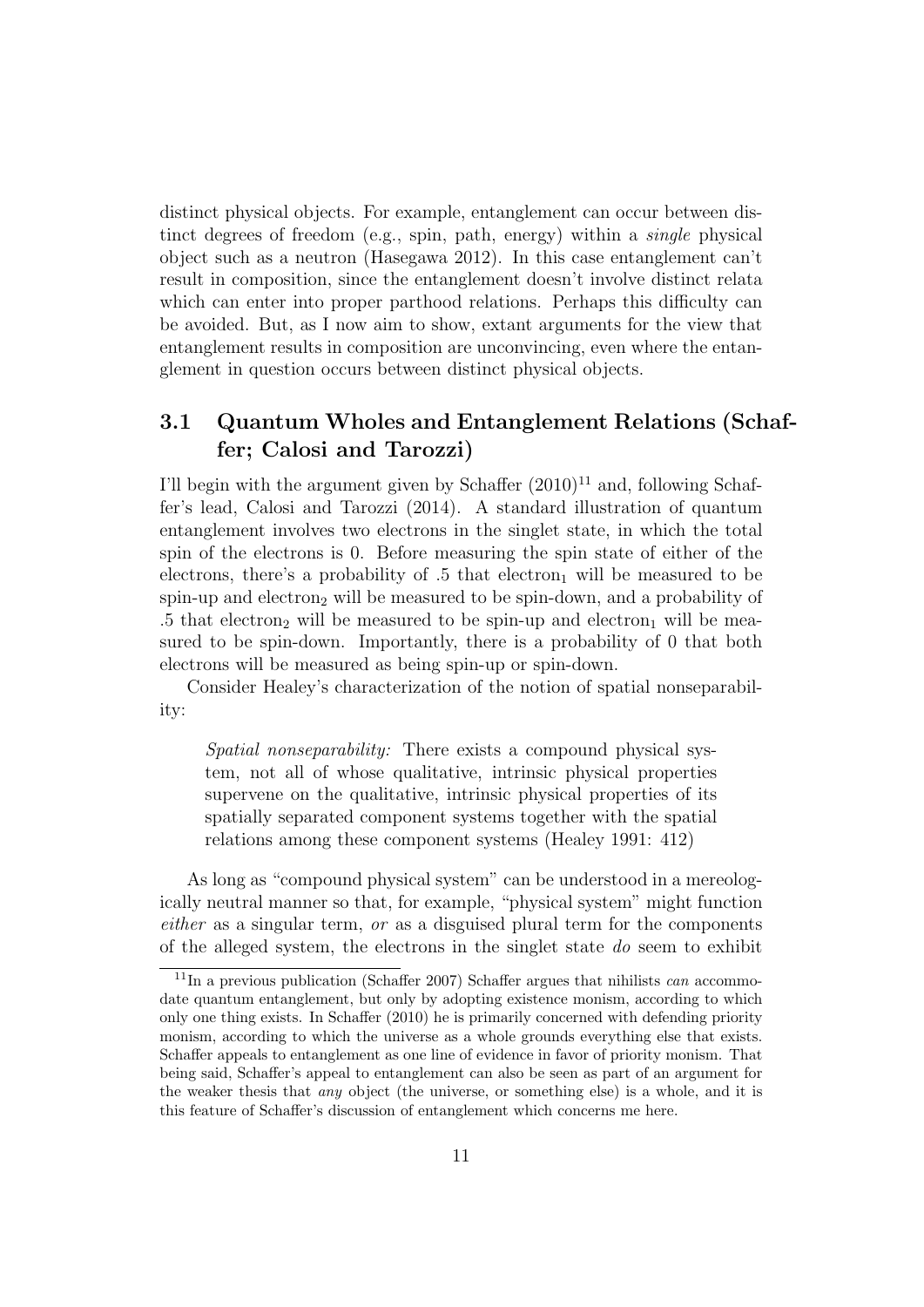the requisite sort of spatial nonseparability. Put in a mereologically neutral manner, the property "has total spin  $0$ " is in some sense true of the two electrons jointly, but their jointly instantiating that property seems to supervene neither on the intrinsic properties of the individual electrons, nor on their spatial relations to one another. But why should it follow that those electrons compose some further object – that is, that those electrons are thereby both proper parts of the same object? A gloss on the nonseparability in question which is less amenable to nihilism is that the sense in which the electrons "jointly" instantiate the property in question (has total spin 0) is that they are both proper parts of some whole which instantiates that property. If that's what's going on when particles are in an entangled state, then the nihilist is indeed incapable of accommodating the relevant sort of entanglement. But why should we suppose that this nihilist-hostile interpretation of the situation is correct?

Schaffer's response is this. If we don't endorse this nihilist-hostile interpretation of quantum entanglement, then we'll have to posit irreducible entanglement relations to account for the correlations between properties of entangled particles. There are at least two reasons we should not posit these sort of entanglement relations (Schaffer 2010: 54). First, quantum field theories, which supersede non-relativistic quantum mechanics, plausibly will not include entanglement relations between distinct particles, since they'll probably not include particles in their ontology to begin with.<sup>12</sup> Interestingly, Schaffer's appeal to quantum field theory seems to me to undermine his own argument: if there aren't any particles, then there aren't any wholes composed of entangled particles, which is precisely the position endorsed by the nihilist in the present context. Of course, in quantum field theory we'll still have entanglement. Perhaps the correct ontology of quantum field theory will include relata which, by virtue of entanglement, enter into composition relations.<sup>13</sup> But then we'll be left wondering whether to posit irreducible entanglement relations between the relata in question, and, of course, Schaffer

<sup>12</sup>Schaffer makes a similar point in Schaffer 2007: 185, n.28.

<sup>&</sup>lt;sup>13</sup>For an overview of the various proposed ontologies which quantum field theories might be thought to give us, see Kuhlmann 2014: §5.1; Morganti 2013: Ch.3.3. I should take this opportunity to emphasize that, while in this section I frequently write as if there are particles, I do not mean to endorse an ontology which includes particles, and in fact I endorse no positive ontology in this article. In this section I am responding to arguments which happen to be framed in terms of an ontology of particles. Entanglement will very likely be retained in any future physical theory, even if a particle ontology will not. So, arguments from entanglement to composition can perhaps be reframed in terms of whatever ontology future physics (or current physics – e.g., quantum field theory) will give us, despite the fact that such arguments are currently formulated in terms which presuppose a particle ontology.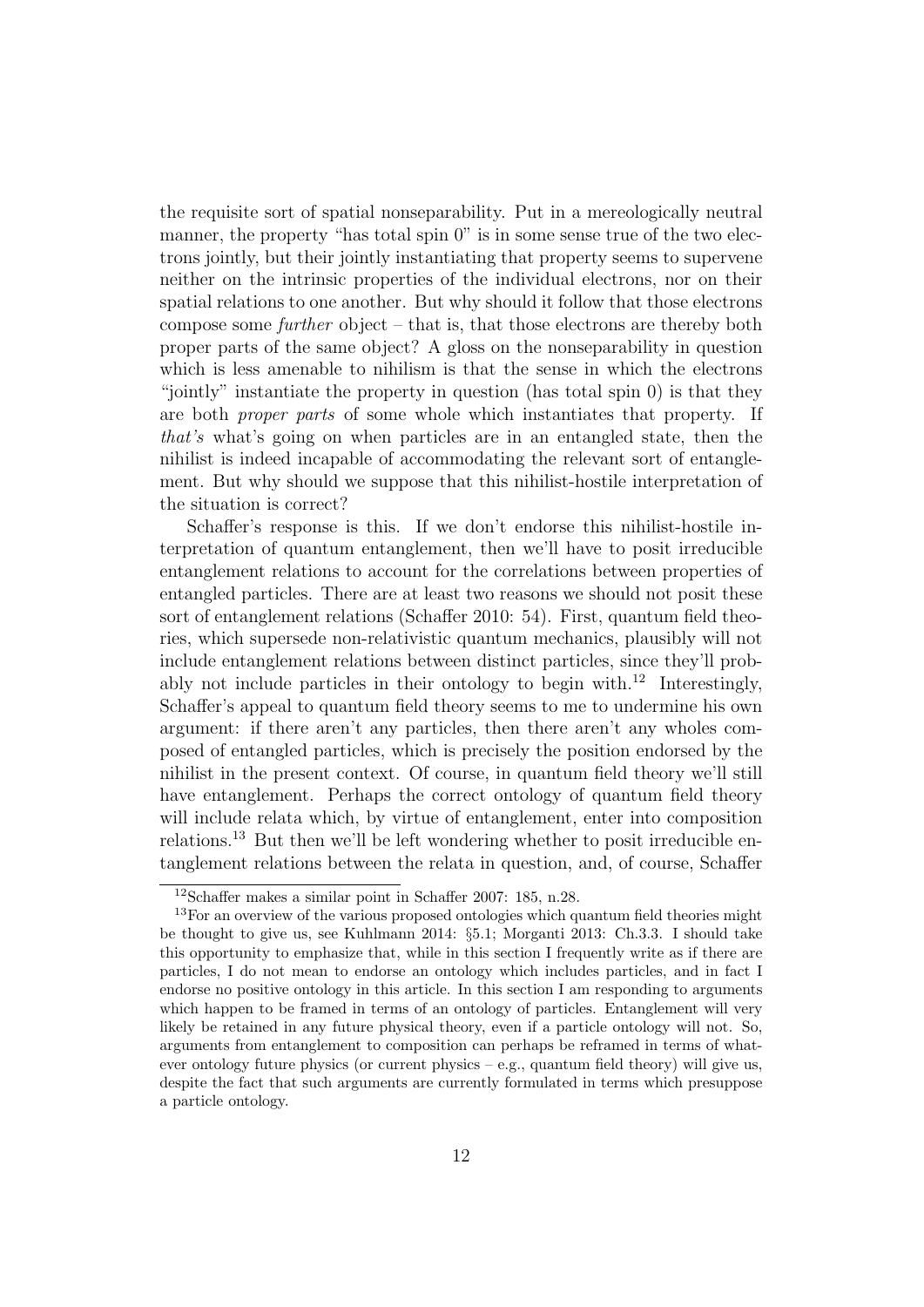won't be able to appeal to the ontology of quantum field theory as support for the view that we shouldn't posit such irreducible entanglement relations – at any rate, Schaffer will not be able to appeal to the ontology of quantum field theory in the manner in which he does so here, as grounds for thinking the relata of the irreducible entanglement relation do not in fact exist. In short: Schaffer's appeal to the ontology of quantum field theory does not give us any reason to refrain from positing irreducible entanglement relations.

Schaffer's second objection to irreducible entanglement relations is borrowed from Healey (1991), and is also endorsed by Calosi and Tarozzi (2014: 72):

If one treats entangled systems holistically, then one accords them basic intrinsic spin properties, and crucially one can attribute the very same property to different systems with different number of components. For instance, a single electron, and various systems, might each have the same spin property. But if one treats entangled systems via parts in entanglement relations, then one cannot attribute the same relation with different numbers of components (Schaffer 2010: 54)

As Bohn succinctly puts the worry, "The relation of entanglement between n particles is not the same relation as the relation of entanglement between  $n + 1$  particles. They differ in their addicity, and hence must be different relations" (Bohn 2012: 219). In other words, we might wonder: how can we attribute a spin state (total spin 0) to, say, two entangled electrons, while saying that some greater number of entangled particles also has that spin state?

The correct response to this concern is, I think, the following one. The nihilist should think that electrons in the singlet state collectively instantiate the multigrade relation "have total spin 0," in the same manner in which the nihilist suggests that simples "arranged bookshelf-wise" collectively hold up simples "arranged book-wise," despite the fact that there are neither books nor bookshelves. This is the sense in which, as I suggested above, the electrons might "jointly" instantiate the property "has total spin 0," without composing some whole which instantiates that property.<sup>14</sup> Compare: some dogs might collectively surround a cat, even if those dogs do not compose some further object which surrounds the cat.

 $14$ That electrons in the singlet state might merely *collectively* instantiate the relation "have total spin 0" is, I think, a fairly straightforward interpretation of the matter, but one which is widely overlooked. Two exceptions are Bohn 2012: §2.2; Caves forthcoming.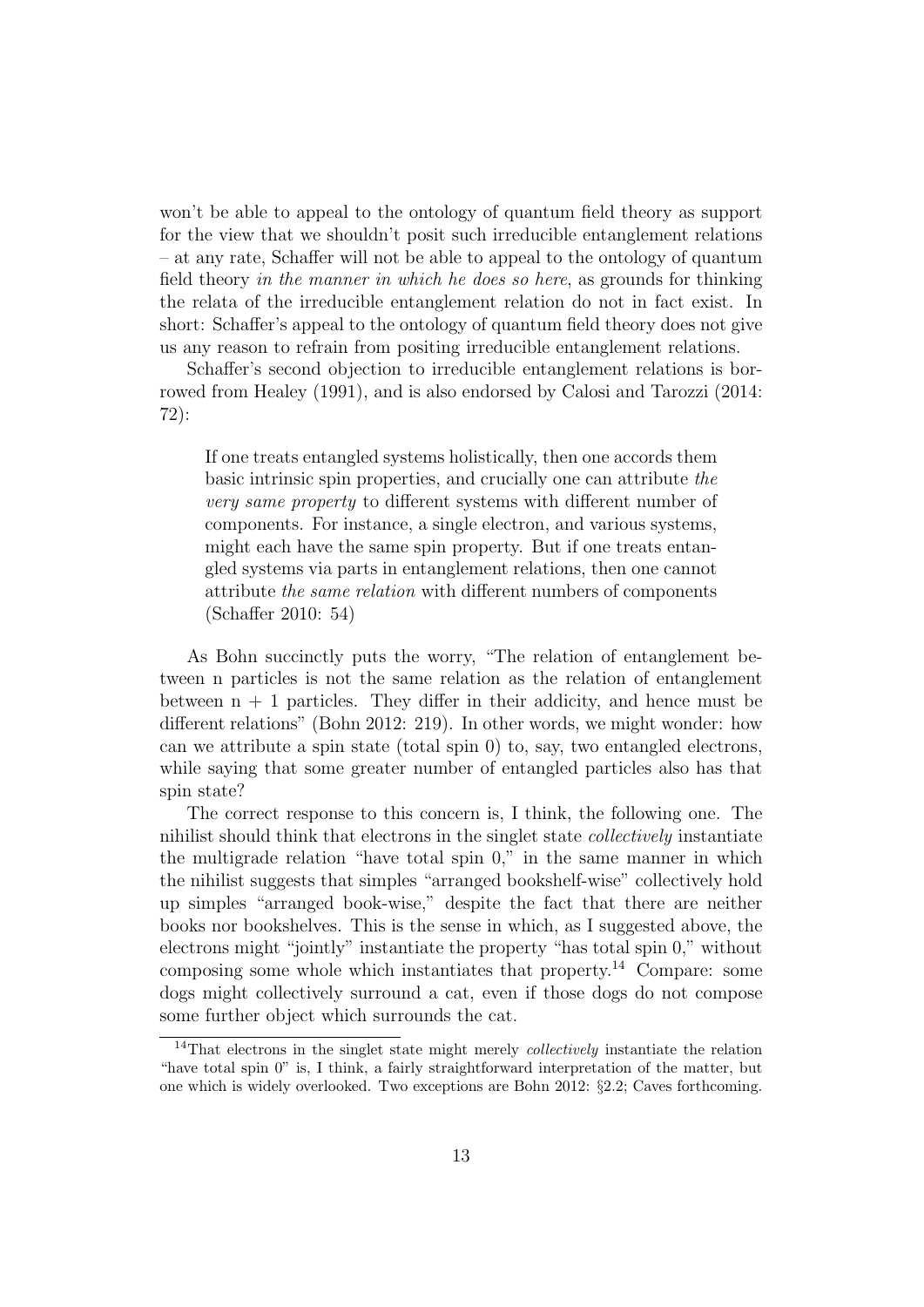The nihilist should suggest, then, that a single Higgs boson could instantiate the property "has total spin 0," although it would not collectively instantiate that property, while two electrons in the singlet state would collectively instantiate that property (or, more accurately, that relation). In both cases the same property or relation ("has/have total spin 0") is instantiated (cf. Bohn 2012: 219; Caves forthcoming). What differs is the manner in which that property is instantiated. Compare: we might say that "simples arranged shelf-wise" instantiate the relation "holding up some books." Alternatively, some single object (a shelf), might also instantiate the property "holding up some books." In both cases the same property/relation is instantiated. The difference between the two scenarios is just that in the former scenario the simples in question collectively instantiate that relation, while in the latter scenario the shelf instantiates the property by itself, so to speak.

Here is a concern: We might doubt that, e.g., a single particle, as well as distinct ensembles of particles with different numbers of relata, will all instantiate the same multi-grade relation, "has/have total spin 0", given that the relevant mathematical formalism will represent each of these relations in very different manners, depending on, for example, the number of relata involved.<sup>15</sup> In response I would note that the same relation (in this case "has/have total spin 0") can be described by, or at any rate supervenient upon, a variety of formal mathematical descriptions, just as, for example, a wide combination of objects can instantiate the property/relation "has/have total mass 5kg," or a wide range of paint patterns can satisfy the predicate "is polka dotted." And in fact we have reason to believe that in the case under discussion (electrons in the singlet state) the particles in question are such that their total spin is 0, just as, e.g., a Higgs boson's total spin is 0. In both cases, then, the same property/relation is instantiated, despite the fact that a different number of relata are involved, and despite the fact that the property/relation in question will be given a different formal mathematical representation in each of these cases.

#### 3.2 Quantum Wholes and Brute Facts (Calosi and Morganti)

The nihilist, I have suggested, can say that particles in the singlet state collectively instantiate a relation (have total spin 0) which is generally erroneously attributed to a whole composed of those particles. Calosi and Morganti (forthcoming) maintain that this view is untenable, insofar as it

<sup>&</sup>lt;sup>15</sup>Thanks to an anonymous referee for suggesting I address this worry.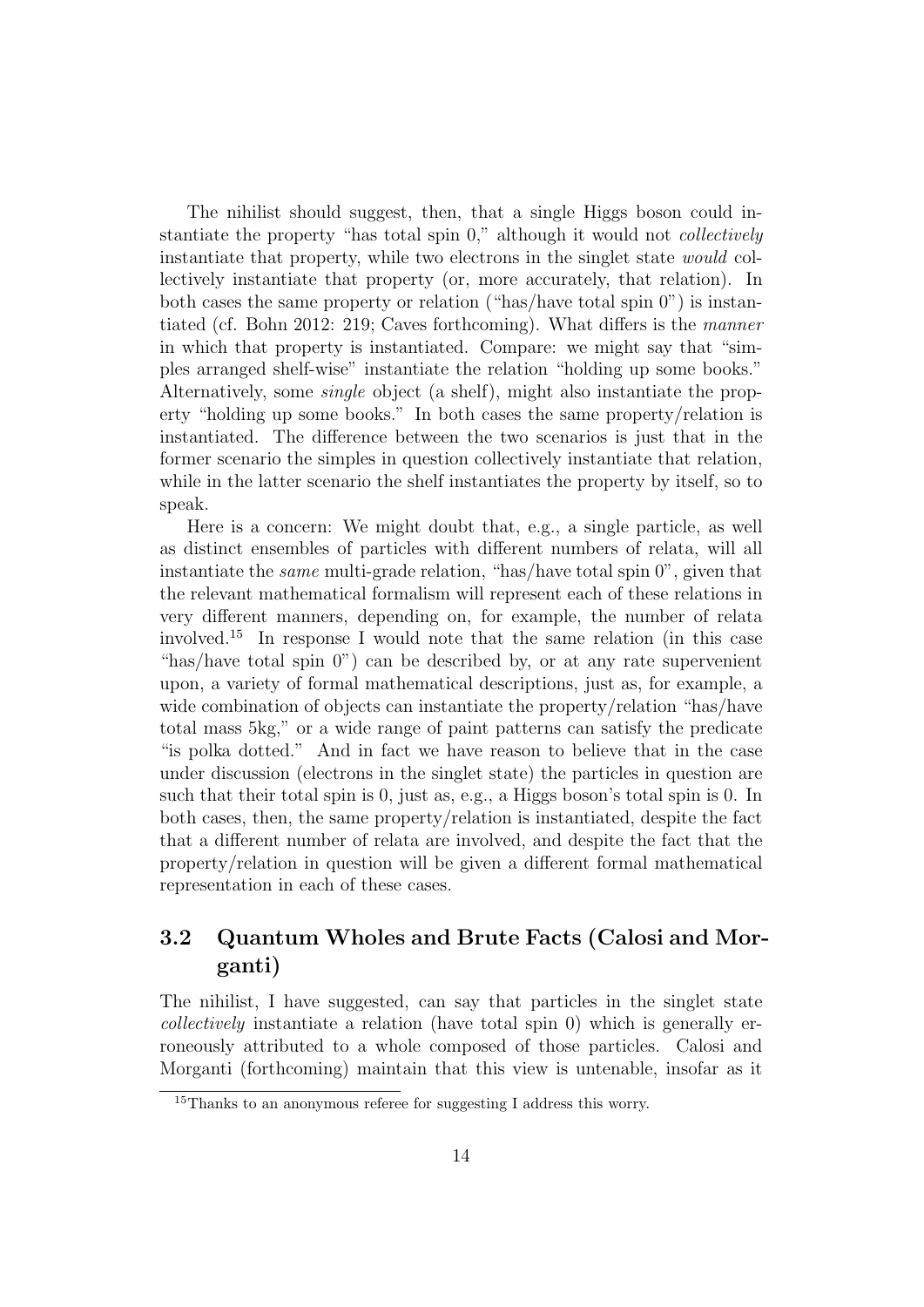saddles us with a brute fact which we will otherwise not be forced to countenance: the brute fact that the collective properties in question occur under these circumstances (when certain sorts of entanglement occur), rather than some other circumstances.<sup>16</sup> This might very well alarm the nihilist (nobody wants to posit brute facts if they can help it), but is the non-nihilist in any better position vis a vis positing brute facts? As Calosi and Morganti put the worry: "An objection could be levelled at this point to the effect that we are simply replacing a primitive with another: that is, primitive facts of exemplification of entanglement relations/collective properties with facts of composition" (Calosi and Morganti forthcoming: 11). In response to this concern Calosi and Morganti note that the sort of composition required to make sense of entanglement is the same sort of composition almost everyone else will be comfortable with anyway. Making sense of entanglement in mereological terms (i.e., electrons in the singlet state compose some further object which instantiates the property "has total spin 0") will leave us with just as many brute facts as composition more generally will require.

This article is a partial defense of the view that composition never occurs, so we cannot take it for granted, as Calosi and Morganti do, that we will have to posit composition regardless of the manner in which we interpret quantum entanglement. Calosi and Morganti tell us that mereological nihilism is "certainly a non-negligible additional cost" (Calosi and Morganti forthcoming: 11), but they do not tell us what that additional cost for the nihilist is supposed to be. Elsewhere (Brenner 2015b) I've argued that nihilism is simpler than its competitors precisely because it allows us to avoid positing a number of brute facts which those who believe in composition will have to posit – as we've seen, this is just the sort of argument employed by Calosi and Morganti against collective properties instantiated by entangled objects. But whereas the nihilist will have to posit, at most, relatively few brute facts to accommodate quantum entanglement (namely, a fact to the effect that entanglement between distinct relata – as opposed to distinct degrees of freedom within the same object – results in the instantiation of collective properties), those who believe in composition will have to posit quite a number of brute facts, regarding the circumstances under which composition occurs, mereological laws, the modal properties of composite objects, the nature of constitution, the pairing of wholes with their proper parts, and the truth status of the weak

<sup>16</sup>Calosi and Morganti's main target is Humean supervenience, which I have no desire to defend here. In virtue of his endorsement of collective properties instantiated by entangled particles the proponent of Humean supervenience may be left with additional explanatory burdens which I do not address here (see Calosi and Morganti forthcoming: 9-10; note: all page references for Calosi and Morganti forthcoming refer to the online version of the article, as it has not yet been assigned to an issue).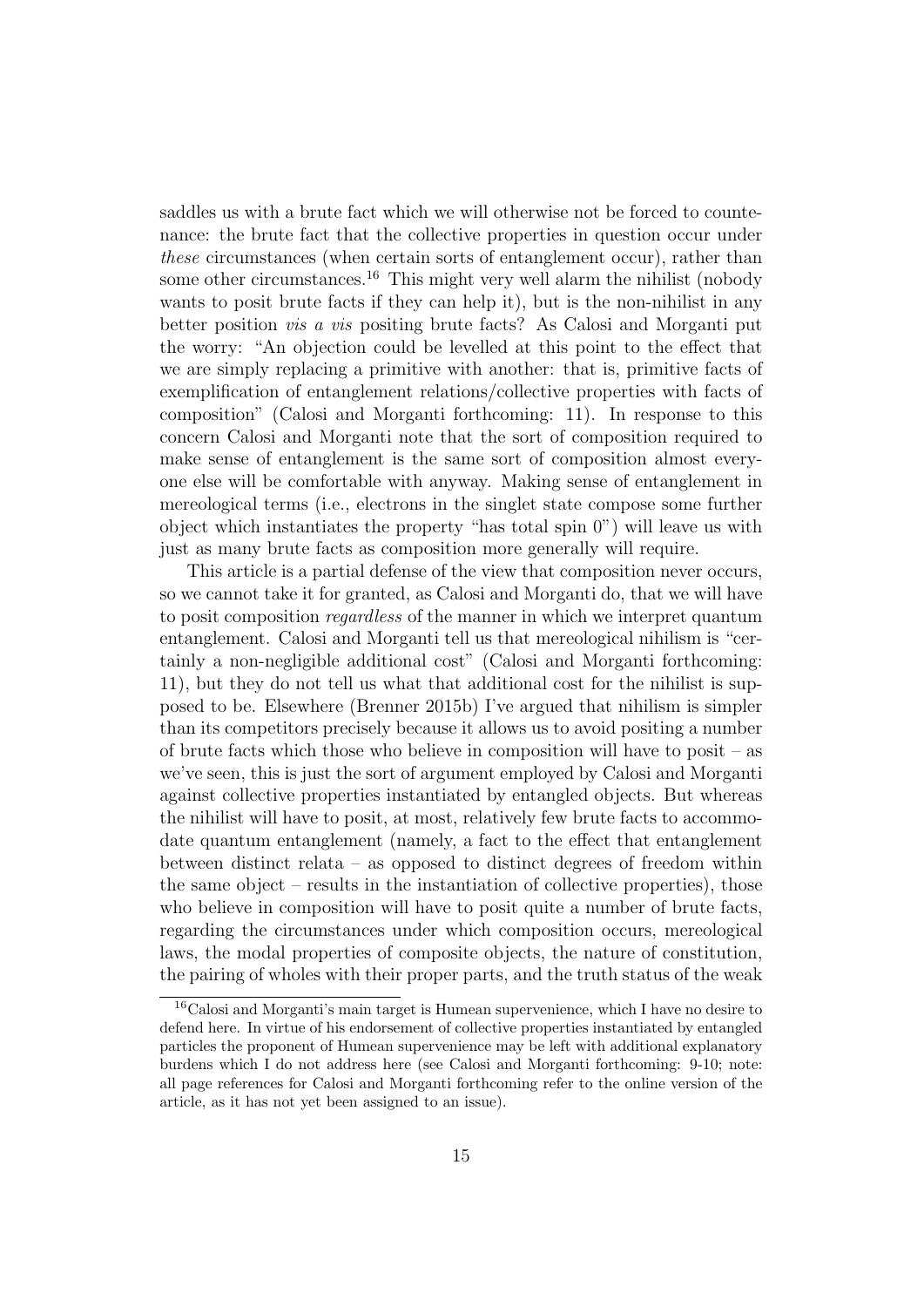supplementation principle (for further details see Brenner 2015b, especially §3).

Take, for example, mereological laws, those laws which govern the manner in which properties of composite objects supervene on, or are determined by, the properties of their proper parts. Those who believe in composition generally take it for granted that the properties of composite objects vary in certain systematic ways with the properties of their proper parts  $-$  the composite is located where its proper parts are located, has the shape and mass of its proper parts, is the color(s) of its proper parts, etc. But, as Cameron (2014: 90-91) emphasizes, it is very mysterious that the properties of composite objects vary in these sorts of systematic ways with the properties of their proper parts, since composite objects are, pace proponents of composition as identity, not identical with their proper parts. More generally, "when one relatum drags along the other(s), it calls out for explanation; when some facts supervene on others, it calls out for explanation" (Cameron 2014: 91). I've argued (Brenner 2015b) that at least some mereological laws will be brute, neither reducible to nor explainable in terms of some more fundamental laws or principles. So, those who believe in composition will have to posit at least some brute laws regarding the manner in which the properties of composite objects supervene on the properties of their proper parts, but the nihilist will not need to posit such laws.<sup>17</sup>

So, absent some independent reason to believe in composition, the nihilist interpretation of entanglement arguably satisfies Calosi's and Morganti's methodological constraints (reduce the number of brute facts we'll have to posit) better than their own nihilist-hostile interpretation of entanglement.

#### 3.3 Entangled Systems As Extended Simples

So far I've been discussing a nihilist-friendly construal of entanglement which involves the idea of properties collectively instantiated by the relata of some entanglement relations. Here's another nihilist-friendly interpretation of entanglement: the nihilist might suppose that when two or more objects be-

<sup>&</sup>lt;sup>17</sup>One concern here is that the sorts of laws of mereology cited above are contained by definition in the notion of proper parthood or composition. So, once one posits a proper parthood or composition relation (a non-negligible theoretical cost) one gets the laws for free. In Brenner 2015b (331) I note that if one takes this route, then the proper parthood or composition relations will make larger contributions to the theoretical complexity of those theories which posit that composition occurs, since the notion that proper parthood or composition occurs will contain more content (i.e., not only do proper parthood relations obtain, but they have such-and-such features as well).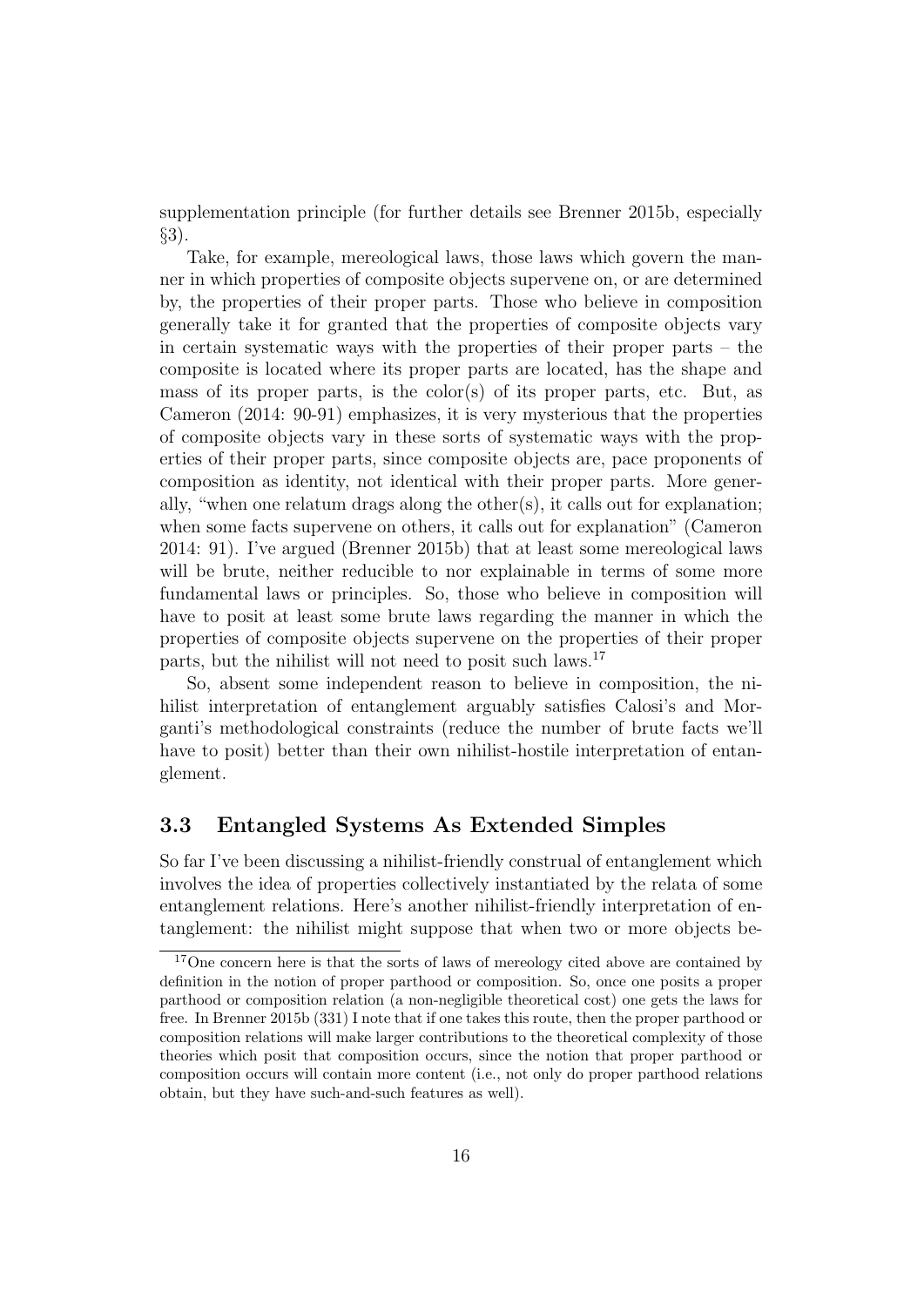come entangled they go out of existence and are replaced by a new spatially scattered simple ("scattered" because it occupies non-contiguous regions of space).<sup>18</sup> So, for example, when electrons in the singlet state become entangled they go out of existence and are replaced by a new extended simple which has the property "has total spin 0." I should be clear that I don't endorse this idea. But is it really so much worse than the nihilist-hostile interpretation of entanglement endorsed by Schaffer, et al.? Of course it seems odd to suppose that the particles in question go out of existence and a new spatially extended simple mysteriously comes into existence to replace them, but this is not much weirder than what believers in composition generally already believe. They generally believe that a whole new object pops into existence when some simples begin to instantiate certain properties – for example, when those simples become entangled. Morganti is explicit on this point: in the formation of entangled systems, "interaction between separate particles gives rise to a radically new entity, with completely new features – most notably, as we have seen, the non-factorizability of the total state" (Morganti 2009: 229).<sup>19</sup>

Admittedly, composition merely involves the creation of a new object, while the idea proposed here involves both the creation of a new extended simple as well as the destruction of those particles which enter into an entanglement relation.<sup>20</sup> This might give us some reason to prefer the mereological interpretation of entanglement over the extended simple interpretation. I'll leave the matter here, since in any case I do not endorse the extended simple interpretation of entanglement. The extended simple interpretation should be born in mind, however, as one possible, though neglected, way of interpreting what's going on when some particles enter into an entanglement relation.

#### 3.4 Quantum Wholes and Quantum Statistics (Morganti; Calosi and Tarozzi)

The points I've made up to this point can be used to respond to Morganti's (2009) argument in favor of interpreting entangled systems as wholes of which

<sup>18</sup>Or maybe it wouldn't be spatially scattered if, per some of Bohm's (1980: 236-240) speculations, the entangled particles are merely three dimensional projections of some single (non spatially scattered) higher dimensional object. Howard (1989: 251) makes a similar suggestion.

<sup>&</sup>lt;sup>19</sup>The suggestion in this paragraph, that entangled systems are really just spatially scattered simples, was proposed as one possible nihilist-friendly interpretation of quantum entanglement in Schaffer 2007: §6.

<sup>20</sup>Thanks here to an anonymous referee.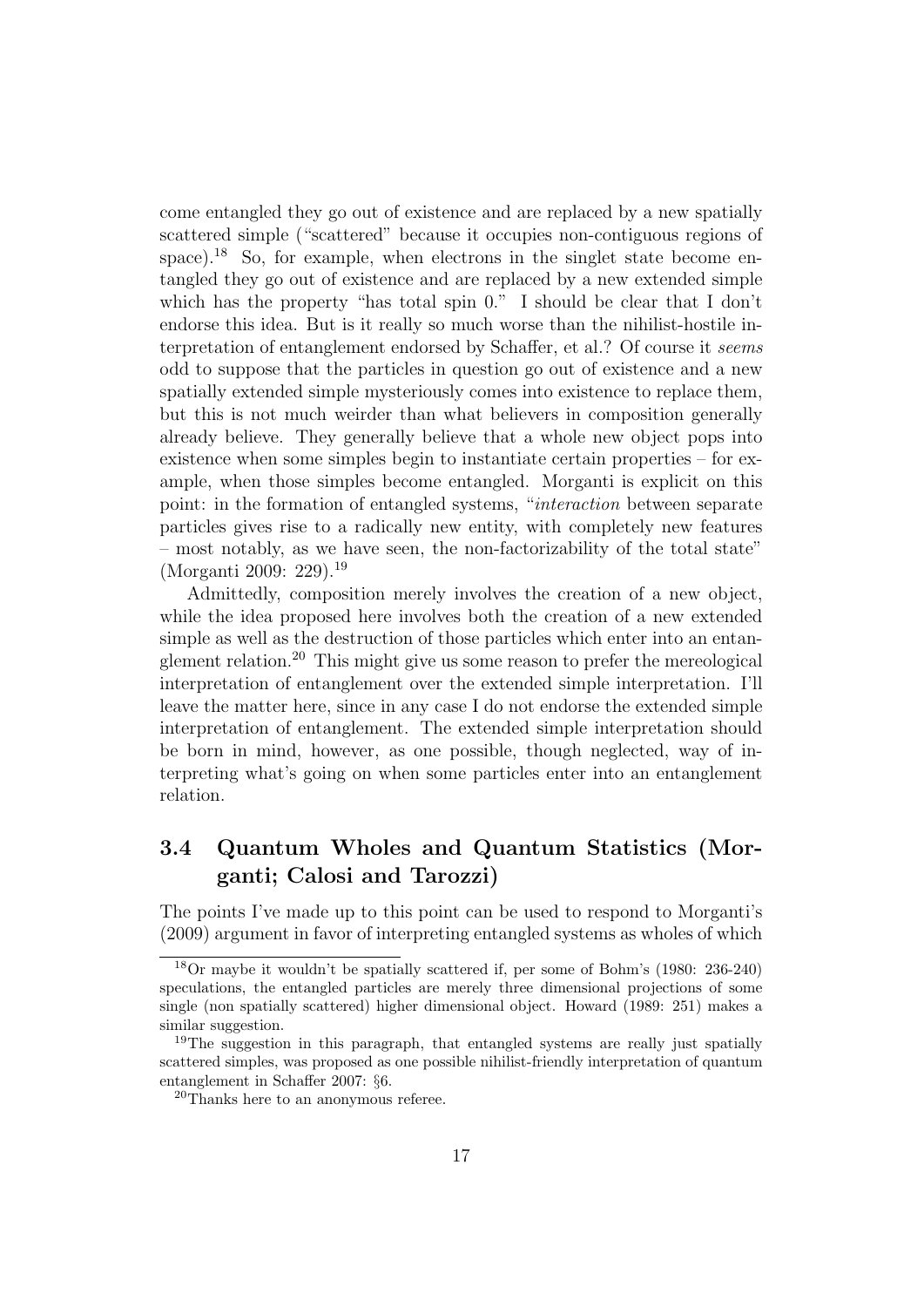the entangled components are proper parts (this argument is, again, endorsed by Calosi and Tarozzi 2014: 72). Morganti's suggestion is that the relevant sort of composition explains the peculiar nature of quantum statistics:

the statistically relevant properties of many-particle systems of quantum identical particles are inherent properties possessed by those systems as unitary wholes; ... they describe the manyparticle systems they belong to without saying anything about the specific particles, and only conveying information about (correlated) future measurement outcomes; hence, in a way that is insensitive to permutations of the particles... (Morganti 2009: 228)

To give just one example, what explains why there are only two possible states for the spin states of two electrons in the singlet state (i.e., electron<sub>1</sub>) spin-up and electron<sub>2</sub> spin-down; electron<sub>1</sub> spin-down, electron<sub>2</sub> spin-up)? Why are there two possible total states rather than four? The explanation, Morganti suggests, is that the electrons compose a whole which instantiates the property "has total spin 0." In response, I'd note that the peculiar statistics in question are equally well explained in the manners discussed above: the electrons collectively instantiate the relation "have total spin 0," the electrons instantiate an irreducible entanglement or correlation relation, or, when they become entangled, the electrons are replaced by a spatially extended simple which instantiates the property "has total spin 0."

### 3.5 Quantum Wholes As Common Causes/Grounds (Morganti; Ismael and Schaffer)

I will address one final argument for the view that entanglement should be understood in terms which involve composition. On some views wholes composed of entangled objects are explanatory posits – the whole's being in the singlet state, for example, is supposed to explain why the two electrons in question are in an entangled state (Morganti 2013: 171-172; Ismael, Schaffer forthcoming). Henceforth I'll speak of the explanatory relation in question as a grounding relation,<sup>21</sup> since this seems to me to be the best way to cash out the sort of explanatory relation in question (for details see Ismael, Schaffer forthcoming).<sup>22</sup> Just as we might infer to a common cause from the properties

<sup>21</sup>Although Morganti thinks of it as a causal relation.

 $^{22}$ Below I'll often write as if the relata of the grounding relation is, or can be, particulars. This is controversial. If you don't like the idea that particulars can be the relata of grounding relations, substitute my talk of particulars instantiating grounding relations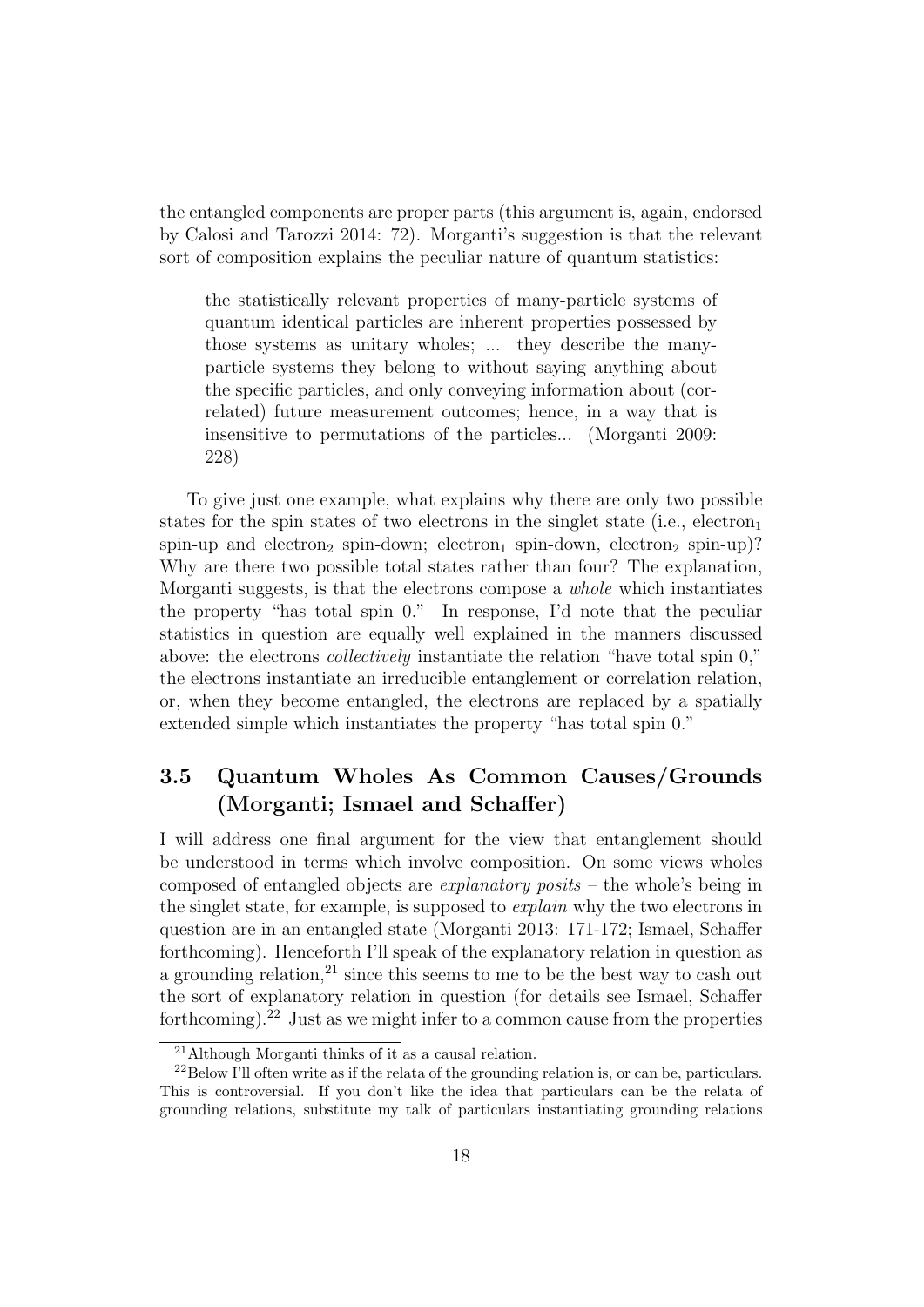of two objects being correlated in particular ways (two checks seeming to have the same signature, for example), so too we might infer to a common ground from the fact that the properties of two electrons are correlated in a particular manner. Is there any merit to this idea? If there is then it would give us some pressure toward accepting composite objects into our ontology: we should posit wholes because they function as useful explanatory posits, insofar as (for example) a whole composed of two electrons in the singlet state can explain (via a grounding relation) why those electrons have opposite spins.

This argument for composition seems to me to be more promising than the arguments for that conclusion which I considered above, and I am not sure it is entirely without merit. Note first, however, that the theoretical benefits which accrue from postulating wholes as common grounds for entanglement relations carry theoretical costs as well, namely ontological commitments, ideological commitments, and other theoretical commitments (mereological laws, for example) which are not incurred by the nihilist.

Second, as I note above, entanglement can occur between distinct degrees of freedom of a single object. In these sorts of cases we have no grounds for positing any sort of whole as a common ground for the entangled degrees of freedom. Take, for example, an object O with entangled degrees of freedom  $D_1$  and  $D_2$ . What whole would function as a common ground for the entangled degrees of freedom? There aren't any plausible candidates: Not O, since O would then ground itself having certain properties (e.g., the spin or path of O, or whatever), and in any case O might be a simple; not some object partially composed of  $D_1$  or  $D_2$ , since  $D_1$  and  $D_2$  don't strictly speaking exist, and so can't enter into parthood relations.<sup>23</sup> If we need not postulate composites as common grounds to account for entanglement between distinct degrees of freedom within a single object, we might wonder whether composites as common grounds might be dispensable explanatory posits in other contexts involving entanglement, for example in the case of electrons in the singlet state. In other words, if we don't need composition to explain the former sort of entanglement, perhaps we don't need it to explain the latter sort of entanglement.

Morganti, Ismael, and Schaffer can, of course, claim that there is a significant metaphysical difference between the two sorts of entanglement, namely that one sort of entanglement involves correlations between properties in

with whatever ontological category you do regard as the relata of grounding relations (propositions regarding those particulars, facts regarding those particulars, whatever).

<sup>23</sup>If the entangled degrees of freedom can't enter into parthood relations, you might wonder how they can enter into entanglement relations. In response I'll note that, since degrees of freedom don't strictly speaking exist, any talk of degrees of freedom (including their entering into entanglement relations) should in principle be amenable to paraphrase.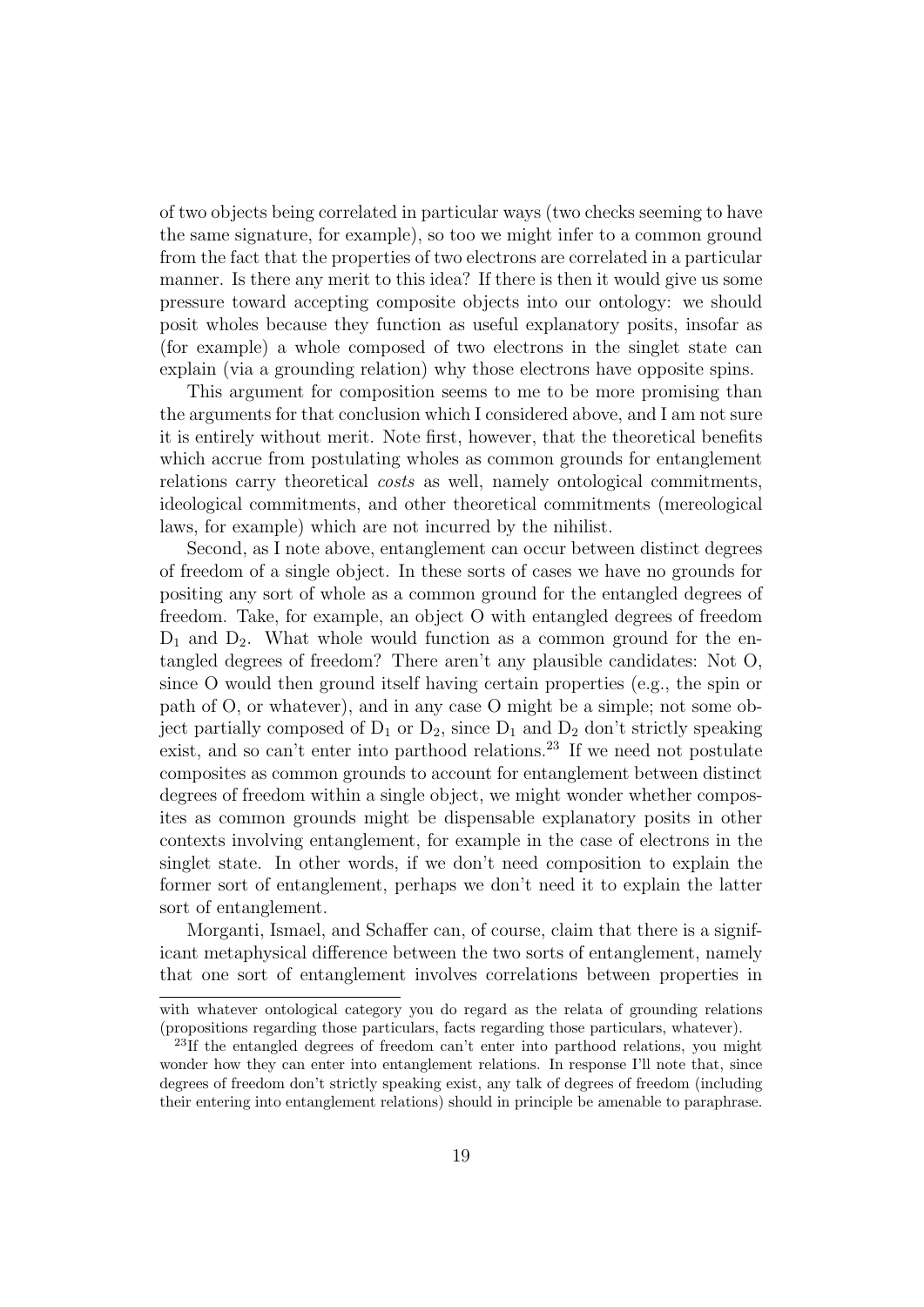distinct objects, while the other sort of entanglement involves correlation between distinct properties of the same object. This is, of course, a noteworthy difference between the two sorts of entanglement, but the important point to note here is that despite the metaphysical distinction between the two sorts of entanglement, both cases make the same sort of explanatory demand: what, if anything, accounts for the correlations between the entangled properties? What makes the nihilist-hostile common grounds explanation for the correlations tempting is that it gives us a response to this explanatory demand. But if we have this sort of explanatory demand in one sort of cases (that is, with respect to one sort of entanglement), it seems to me to be objectionably ad hoc to suggest we have no such explanatory demand in the other sort of case (that is, with respect to entanglement between distinct degrees of freedom in a single object), merely because the latter sort of entanglement is not conveniently amenable to the sort of common ground explanation to which the former sort of entanglement is amenable. Of course, Morganti, Ismael, and Schaffer might suggest that the "explanatory demand," as I've put it, in cases of entanglement between distinct degrees of freedom in a single object can be met, although as we've seen it cannot be met by a common ground explanation. In that case, however, why couldn't the explanatory strategy employed here be used to offer an explanation for the correlated properties of distinct objects which have entered into entanglement relations? But if we have this sort of nihilist-friendly explanation with respect to the latter sorts of entanglement, this will, it would seem, undermine the need to endorse the nihilist-hostile common ground explanation of that entanglement.

## 4 Case Study: Natural Selection

As a second case study, I'll consider whether evolutionary biology requires quantification over composites.

David Hull thinks that evolutionary biology will require us to quantify over species, and he endorses a conception of species as mereological sums, against the standard alternative conception of species as sets or classes.<sup>24</sup> Here's at least one of the thought processes motivating Hull's view: "Selection can act only on spatiotemporally localized entities, but if it is to act on entities more inclusive than organisms in the same sense in which it acts on organisms, these entities must be cohesive wholes...." (Hull 1980: 314).

Why think that natural selection might "act on entities more inclusive than organisms"? Well, you might think that natural selection selects for

 $24$ For other philosophers who defend the view of species as mereological sums see Ghiselin 1974, Brogaard 2004.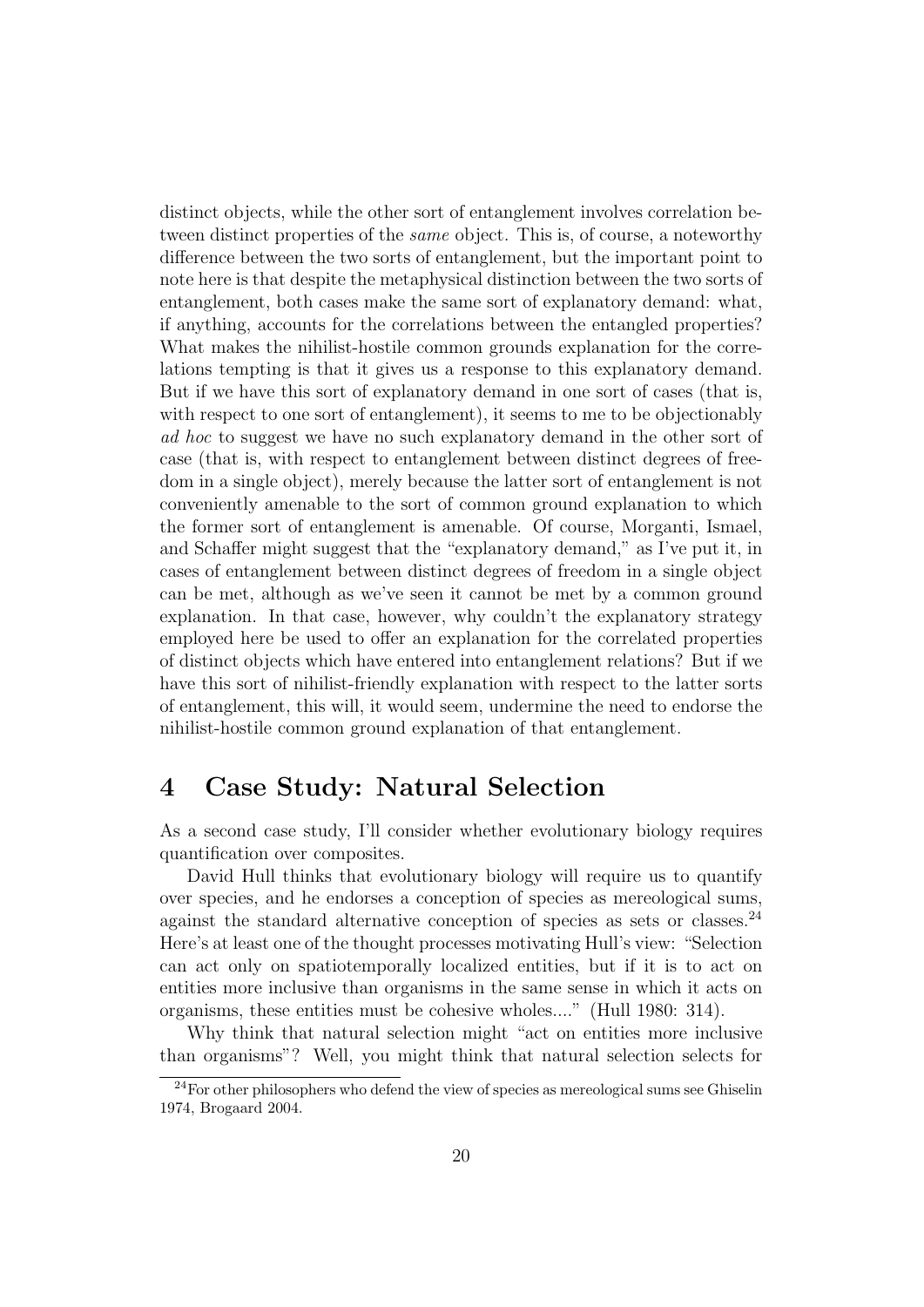traits possessed by so-called "higher-level" units (demes, species, groups more generally), rather than merely traits possessed by organisms or genes. So, for example, it is often thought that traits of a group can be promulgated at the expense of the promulgation of the traits possessed by some of the individual organisms in that group. For instance, group selection might result in intra group sex ratios favoring females to males, since groups with such sex ratios would be more successful at replicating themselves (Colwell 1981), even when organism selection would not result in these sorts of sex ratios. There is mounting evidence for the presence of some such female biased sex ratios in nature (Gould 2002: 648-649). Similarly, there is some empirical evidence for selection operating at the species level, in, for example, the apparent fact that having a relatively large geographic range is an adaptive and potentially heritable trait of species (Jablonski 1987). Let's assume, for illustrative purposes, that such cases are genuine cases of higher-level (group, species, etc.) selection, and that they can't be explained as cases of selection operating on some lower level (the level of genes or individual organisms, for example). What should the nihilist make of such cases? Don't they require that we quantify over groups and species? And if that's true, should we think of the groups and species in question as mereological sums, as Hull suggests?

Here's my response. Natural selection doesn't literally "act on entities more inclusive than organisms" (as Hull puts it). Rather, selection might, say, select for *traits* (*predicates* or *properties* or *relations*) possessed by organisms collectively – or, more accurately, traits possessed by simples arranged organism-wise arranged group-wise. A similar point can be made with respect to any of the standard options in the units of selection debate. Let's say, for example, that the unit of selection is the individual organism. If there are organisms then they are presumably composite objects, so the nihilist shouldn't admit organisms into her ontology unless she wants to give up on nihilism. But rather than suggesting that natural selection selects for traits possessed by organisms, the nihilist can simply say that natural selection selects for traits collectively possessed by simples arranged organism-wise. Some simples arranged organism-wise will be more successful than other simples arranged organism-wise at "replicating" themselves. What that means is that some relevant subset of the properties instantiated by such simples arranged organism-wise will be more successful at propagating themselves, so that over time the proportion of groupings of simples arranged organismwise which instantiate the properties in question will increase relative to some wider number of groupings of simples (i.e., relative to some simples arranged population-wise).

Of course, this is just a sketch of how a nihilist-friendly construal of natural selection would work. My account is consonant with the fact that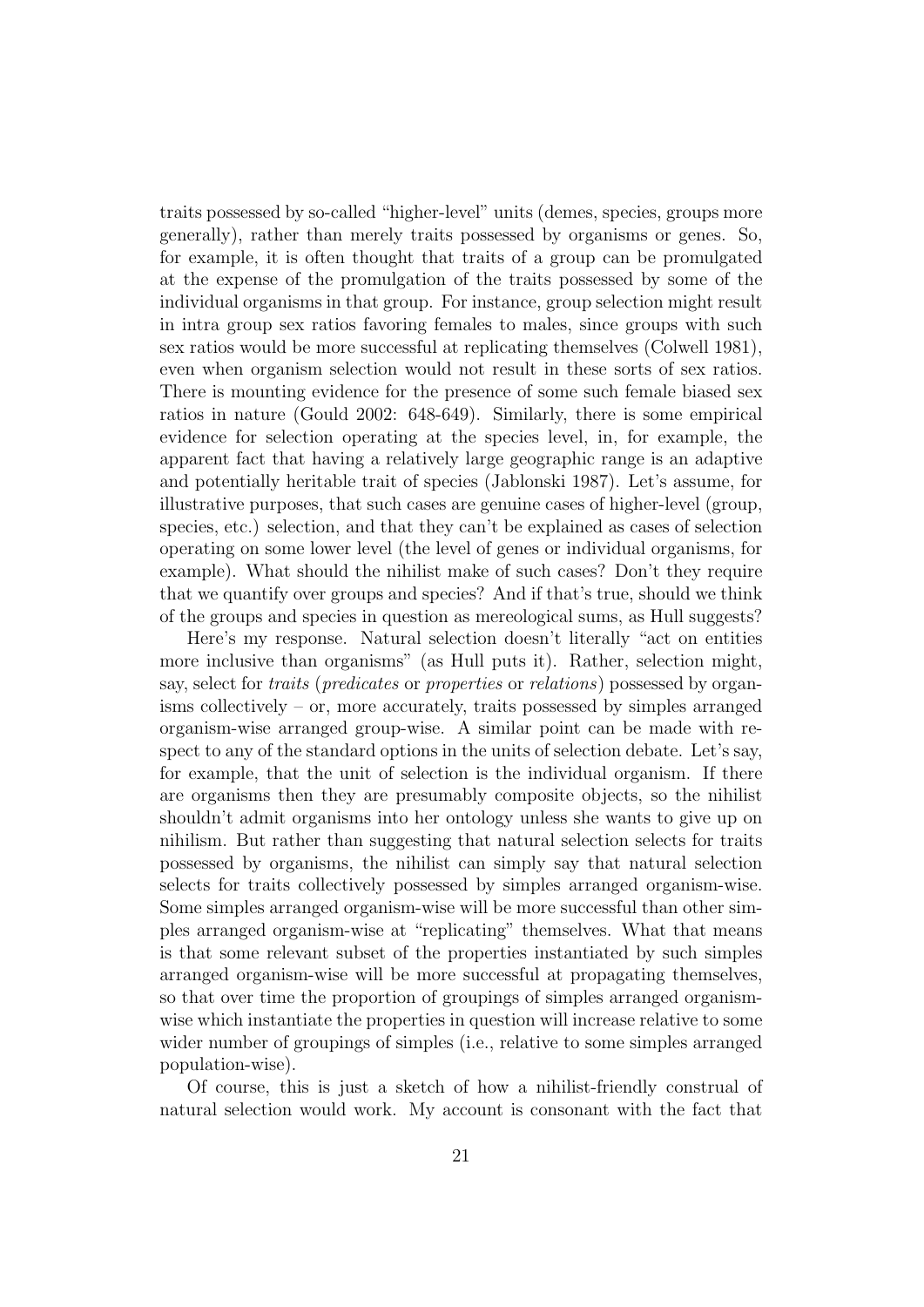natural selection really selects for *traits*, rather than for genes, or individual organisms, or whatever, and the debate over the units of selection can be reframed in terms of the question "which traits are selected by natural selection?" More specifically, which sorts of traits are selected? As a nihilist might put it: traits collectively possessed by simples arranged gene-wise, simples arranged organism-wise, simples arranged population-wise, simples arranged species-wise, etc.? The important point to note here is that there doesn't seem to be any particular reason to characterize natural selection in terms involving composites, regardless of the unit of selection one chooses to endorse.

The full story regarding nihilist paraphrasis of talk of genes, organisms, and so forth, will be a bit more complex than replacing "gene" with "simples arranged gene-wise," "organism" with "simples arranged organism-wise," and so on. For example, a purported organism will be associated with different simples at different times, in virtue of the gradual replacement of simples within the simples arranged organism-wise over time, by ingestion, excretion, and similar processes. Simples at  $t_1$  and some other simples at  $t_2$ will be associated with the same (illusory) organism in virtue of there being particular causal and spatio-temporal relations between the former and the latter simples, of the sort which are associated with the life of a single organism. Similarly, there are characteristic causal and spatio-temporal relations associated with simples at different times, by virtue of which they are generally regarded as simples in the same species, or genus, or family, etc., and nihilist paraphrases of sentences such as "that species has been around for millions of years" can exploit this fact.

Here's a test case for whether nihilism can accommodate evolutionary theory. In a widely cited article, Lewontin (1970) gives the following general characterization of the conditions which are necessary and sufficient for evolution by natural selection, one which is intended to be neutral with respect to the ontology required by natural selection, or the units of selection involved:<sup>25</sup>

1. Different individuals in a population have different morphologies, physiologies, and behaviors (phenotypic variation).

<sup>25</sup>Lewontin's summary of the conditions necessary and sufficient for evolution by natural selection is not entirely uncontroversial, but then again no such summary is. Lewontin's proposal is, however the most widely cited summary of this sort (Godfrey-Smith 2007: 1-2), so it can function as an adequate case test in the present context (that is, a case test for whether nihilism can satisfy whatever conditions are necessary and/or sufficient for evolution by natural selection to occur).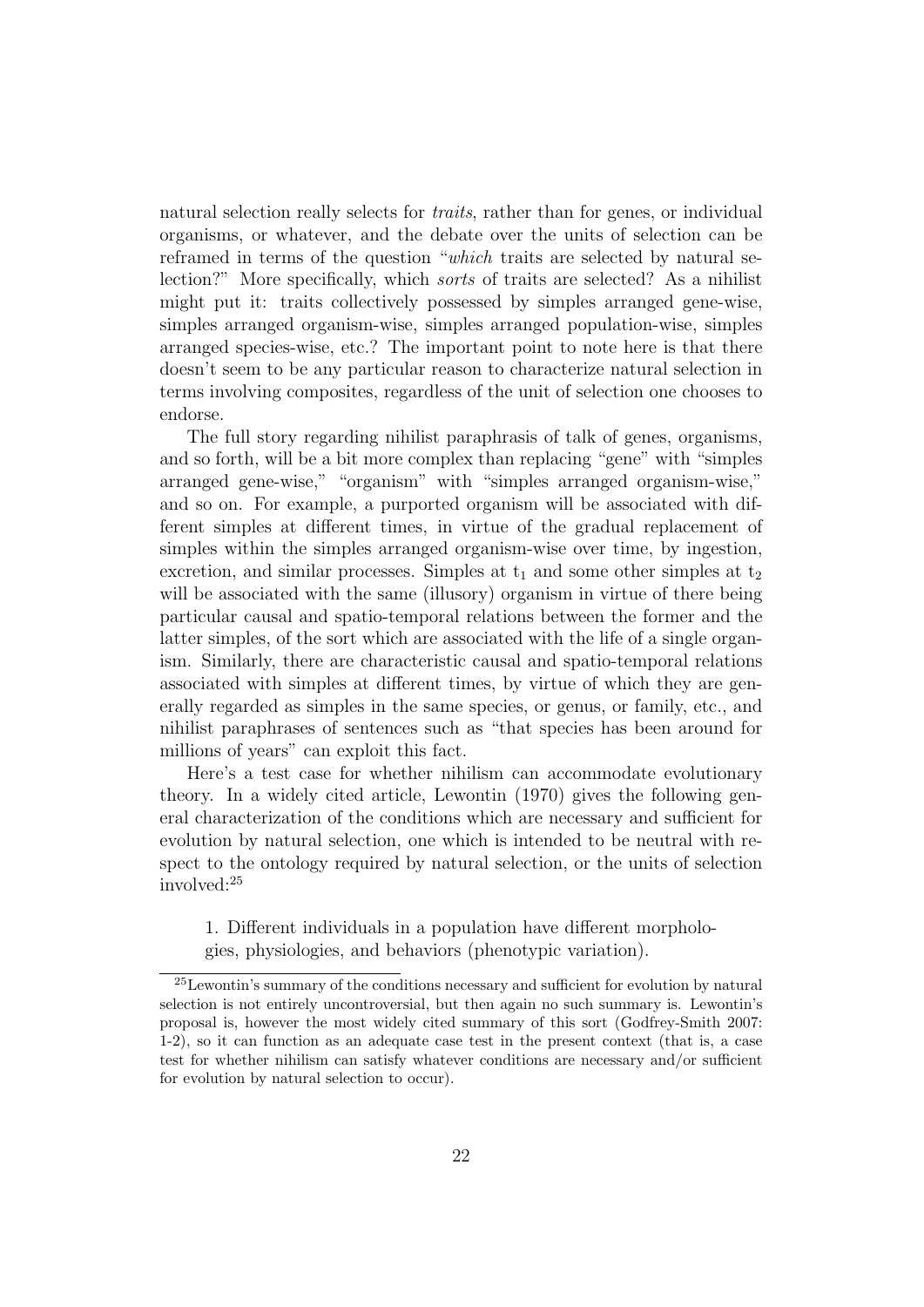2. Different phenotypes have different rates of survival and reproduction in different environments (differential fitness).

3. There is a correlation between parents and offspring in the contribution of each to future generations (fitness is heritable). (Lewontin 1970: 1)

Let's start with (1). Can (1) be satisfied if nihilism is true? Yes, as long as we take care to specify that "individuals" can function as a plural term for some simples. Clearly enough, simples can collectively exhibit particular "morphologies, physiologies, and behaviors" – just think, for example, of simples arranged dog-wise versus simples arranged cat-wise. The former simples will (collectively) bark, while the latter simples will (collectively) meow.

(2) is also compatible with nihilism, as long as "survival" and "reproduction" are characterized in an ontologically neutral manner. For the nihilist, the sort of reproduction in question can't involve the creation of new organisms (or genes, or whatever), or new objects of any sort (I say a bit more about this below). Rather, reproduction will involve simples which were previously not collectively alive becoming such that they are now collectively alive, so that some simples which were previously not arranged organism-wise (or gene-wise, or population-wise, etc.) now are arranged in that manner. Similarly, "survival" should be characterized in terms of the continued instantiation of certain collective relations by simples. For example, "survival" might cease if some simples which were arranged organism-wise are no longer so arranged. On a nihilist-friendly interpretation, then, (2) will say that certain relations which are collectively instantiated by simples (for example, "being arranged dog-wise") are more successful than other such relations at propagating themselves  $-$  i.e., more successful, roughly, at making it the case that more groupings of simples come to instantiate that relation.

(3) is also compatible with nihilism, as long as "parent" and "offspring" can function as plural terms for some simples arranged organism-wise (or gene-wise, or population-wise, etc.). To say that there is a "correlation" between the traits of parent and offspring would, on a nihilist account, amount to saying that relevant properties instantiated by simples arranged parent-wise can be transferred in an appropriate manner to simples arranged offspring-wise.

So, in short, there seems to me to be a strong prima facie case for the view that natural selection can be reconciled with nihilism. Why, then, did Hull insist that species exist and that they are mereological sums? For starters, Hull seems to just take it for granted that species exist. What he is primarily concerned to establish is that species are, like genes and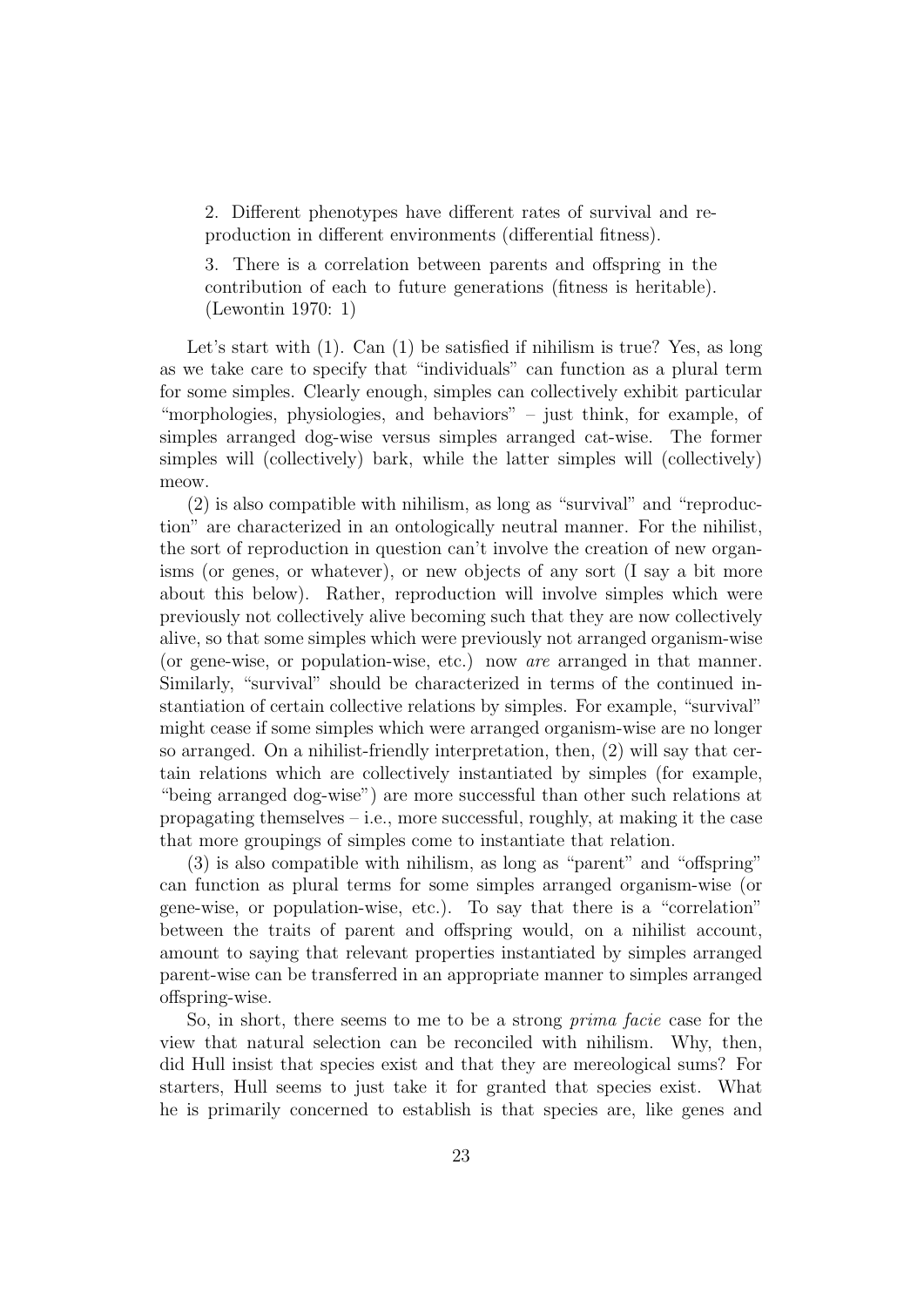organisms, spatiotemporally located, in part because "Both replication and reproduction are spatiotemporally localized processes" (Hull 1978: 341) (see also Hull 1978: 337). Hull may have been under the impression that species can only be spatiotemporally located if they are mereological sums. But there's another option which Hull did not consider: species do not exist, but there are spatiotemporally located simples arranged species-wise, and talk of "species" can be replaced for all theoretically important purposes by talk of "simples arranged species-wise."

Before ending this section, I'd like to note some interesting consequences of my nihilist-friendly characterization of natural selection. First, reproduction, an important component of natural selection on any construal of the latter concept, is regularly characterized in such a manner that, for reproduction to occur, a new object (i.e., a new organism) must come into existence (see, e.g., Godfrey-Smith 2009: 69). Strictly speaking, on my account, reproduction of this sort doesn't occur. Rather, where we might naïvely suppose that this sort of reproduction takes place, we really have nothing more than the redistribution of pre-existing simples. For example, perhaps some simples arranged fish-wise cause some other simples, which previously were not arranged fish-wise, now to be so arranged. Interestingly, however, the nihilist insistence that reproduction does not occur immediately solves two puzzles which plague traditional attempts to give precise characterizations of reproduction within the context of evolutionary theory:

(1) Reproduction versus growth. When is the production of new biological material the production of a new individual?

...

(2) Collective entities. When do we have reproduction of a higherlevel unit, as opposed to reproduction only of lower-level constituents that also come to have a particular organization? (Godfrey-Smith 2009: 70)

These are metaphysical questions, questions which ask when certain sorts of individuals do or do not come into existence. Nihilism provides ready answers to these questions: according to the nihilist, reproduction only results in the creation of a new individual if it results in the creation of a new mereological simple. The sort of reproduction which interests biologists presumably does not result in the creation of new mereological simples. So, there may actually be theoretical pressure toward adopting a nihilist-friendly construal of reproduction within the context of evolutionary theory, insofar as it helps us avoid the sorts of conceptual difficulties which beset alternative characterizations of reproduction.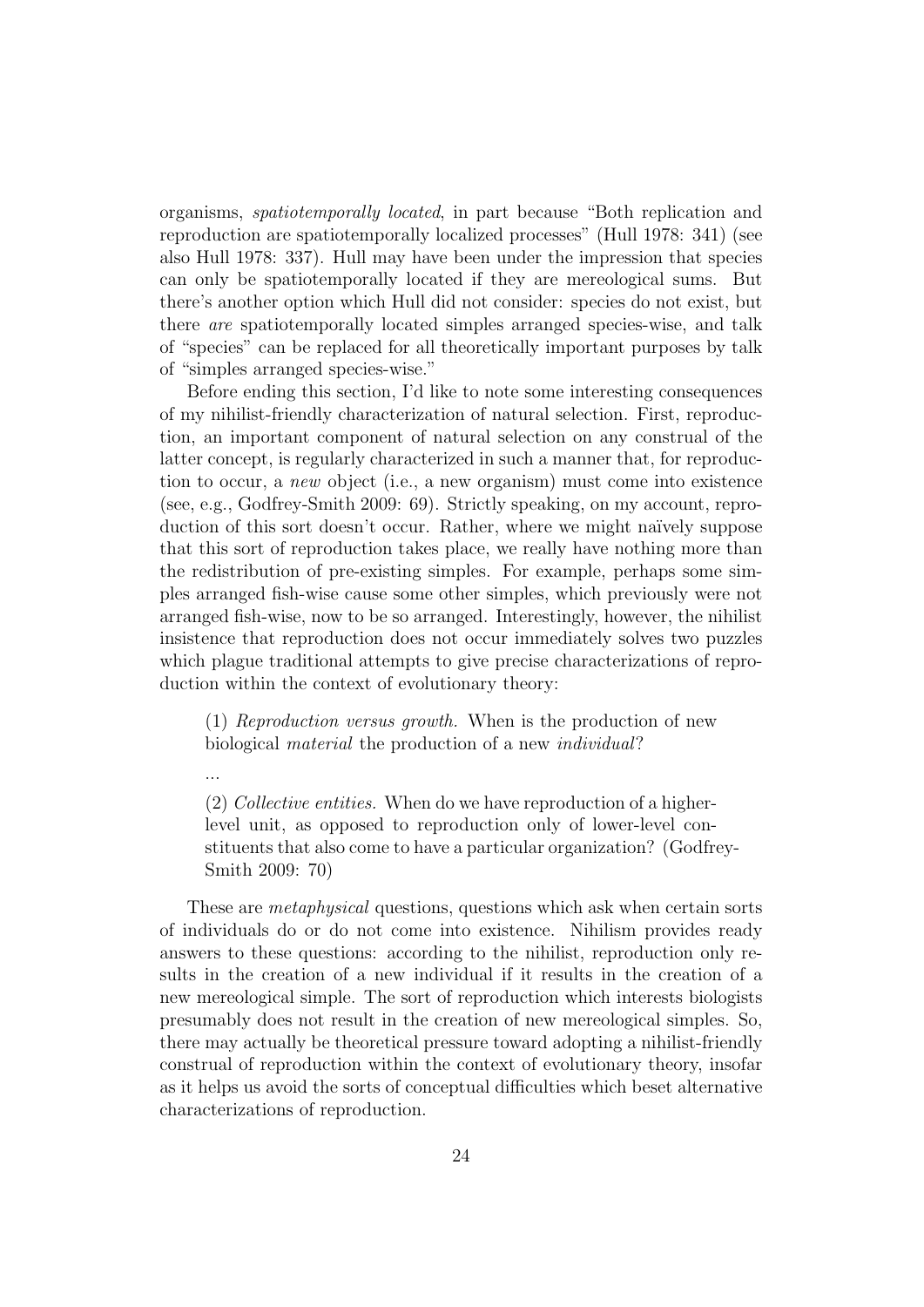Another theoretical cost associated with nihilist-hostile interpretations of evolutionary theory is the *ontic vagueness* which will have to be admitted. Take, for example, quantification over species.<sup>26</sup> Where does one species end and another begin? Species are, in Dawkins' memorable phrase, "like clouds in the sky or dust-storms in the desert" (Dawkins 1989: 34). In other words, it is a vague matter which individual organisms are to be included in any particular species. Many philosophers will be unwilling to posit this sort of vagueness.

Gould notes that the portion of a species' duration which is vague will compare favorably with the portion of a human organism's duration which is vague (Gould 2002: 606). Similarly, Hull writes that if we are willing to posit the existence of organisms, despite the fact that they would have vague boundaries, then species' vague boundaries should not concern us either (Hull 1976: 177). True enough, it is not just species which would have vague temporal and spatial boundaries if they existed. Smaller units of selection (organisms, and for that matter genes as well) will also have vague boundaries, although on much smaller temporal and spatial scales. But, pace Gould and Hull, the fact that organisms would have vague boundaries if they existed *does* give us some reason to avoid including them in our ontology – we can't take the existence of organisms for granted.

That many composite objects' existence may involve objectionable ontic vagueness is a well known motivation for nihilism with respect to those composite objects (cf. Horgan and Potrč 2008), so the points I'm making here are by no means original ones. What strikes me as noteworthy, however, is that while biologists and philosophers of biology have sometimes correctly noted that quantification over species may be problematic because of the ontic vagueness which we will have to countenance as a result, they have been much less willing to note that every other unit of selection faces the exact same difficulty – genes will be vague, organisms will be vague, and so on. If we are unwilling to posit this sort of ontic vagueness, then we will have to admit that every unit of selection is objectionable, or we may have to rethink whether commitment to a particular unit of selection (genes, or species, whatever) commits us to quantifying over the thing adverted to in the unit of selection (genes, species, etc.). It is the second option which I've defended in this section.

<sup>&</sup>lt;sup>26</sup>The vagueness objection to species as individuals is quite popular. See, for example, Williams 1992: 121-122, and citations therein.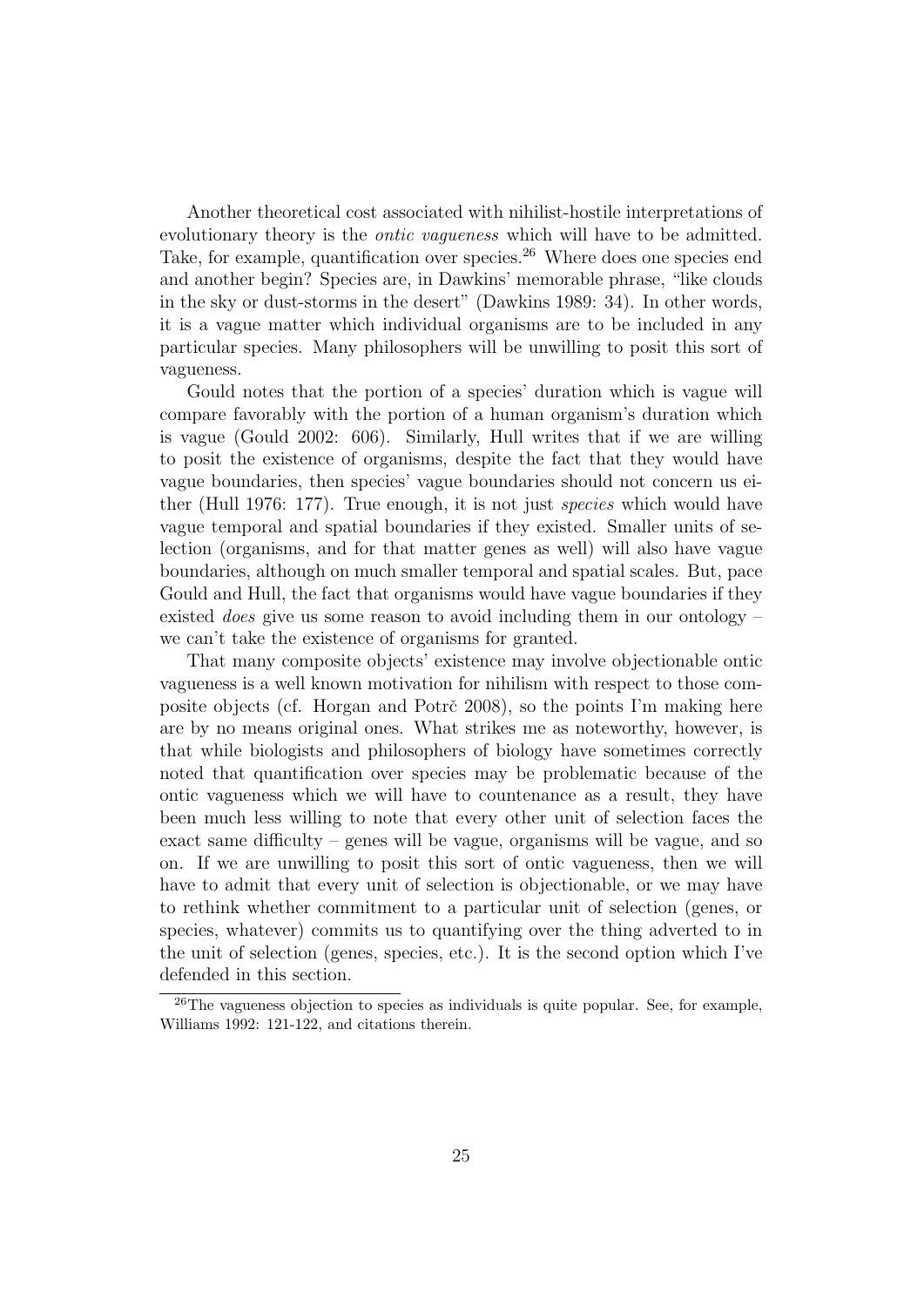## 5 Conclusion

Quantification over composite objects is a ubiquitous component of scientific theories. This poses an obvious prima facie difficulty for the mereological nihilist, but one which can be met. In particular, we have good reason to think that the components of the relevant scientific theories which make reference to composites need not be interpreted in a realist manner. I've taken a closer look at two particular scientific contexts which some philosophers have argued make use of ineliminable quantification over composite objects: quantum entanglement and natural selection. I've shown that arguments for the conclusion that these phenomena should be interpreted in terms involving quantification over composites are not compelling.<sup>27</sup>

## References

- [1] George A. Alvarez. Representing multiple objects as an ensemble enhances visual cognition. Trends in Cognitive Science, 15(3):122–131, March 2011.
- [2] David Bohm. Wholeness and the Implicate Order. Routledge, 1980.
- [3] Einar Duenger Bohn. Monism, emergence, and plural logic. Erkenntnis, 76:211–223, 2012.
- [4] Andrew Brenner. Mereological nihilism and the special arrangement question. Synthese, 192(5):1295–1314, May 2015.
- [5] Andrew Brenner. Mereological nihilism and theoretical unification. Analytic Philosophy, 56(4):318–337, December 2015.
- [6] Berit Brogaard. Species as individuals. Biology and Philosophy, 19:223– 242, 2004.
- [7] Claudio Calosi. Quantum mechanics and priority monism. Synthese, 191:915–928, 2014.
- [8] Ross P. Cameron. How to have a radically minimal ontology. Philosophical Studies, 151:249–64, 2010.

<sup>27</sup>Thanks to Anjan Chakravartty, Eddy Keming Chen, Justin Christy, Elise Crull, Peter Finocchiaro, Jack Himelright, Callie Phillips, Michael Rea, Meghan Sullivan, Peter van Inwagen, and two anonymous referees for very helpful comments on earlier drafts of this paper.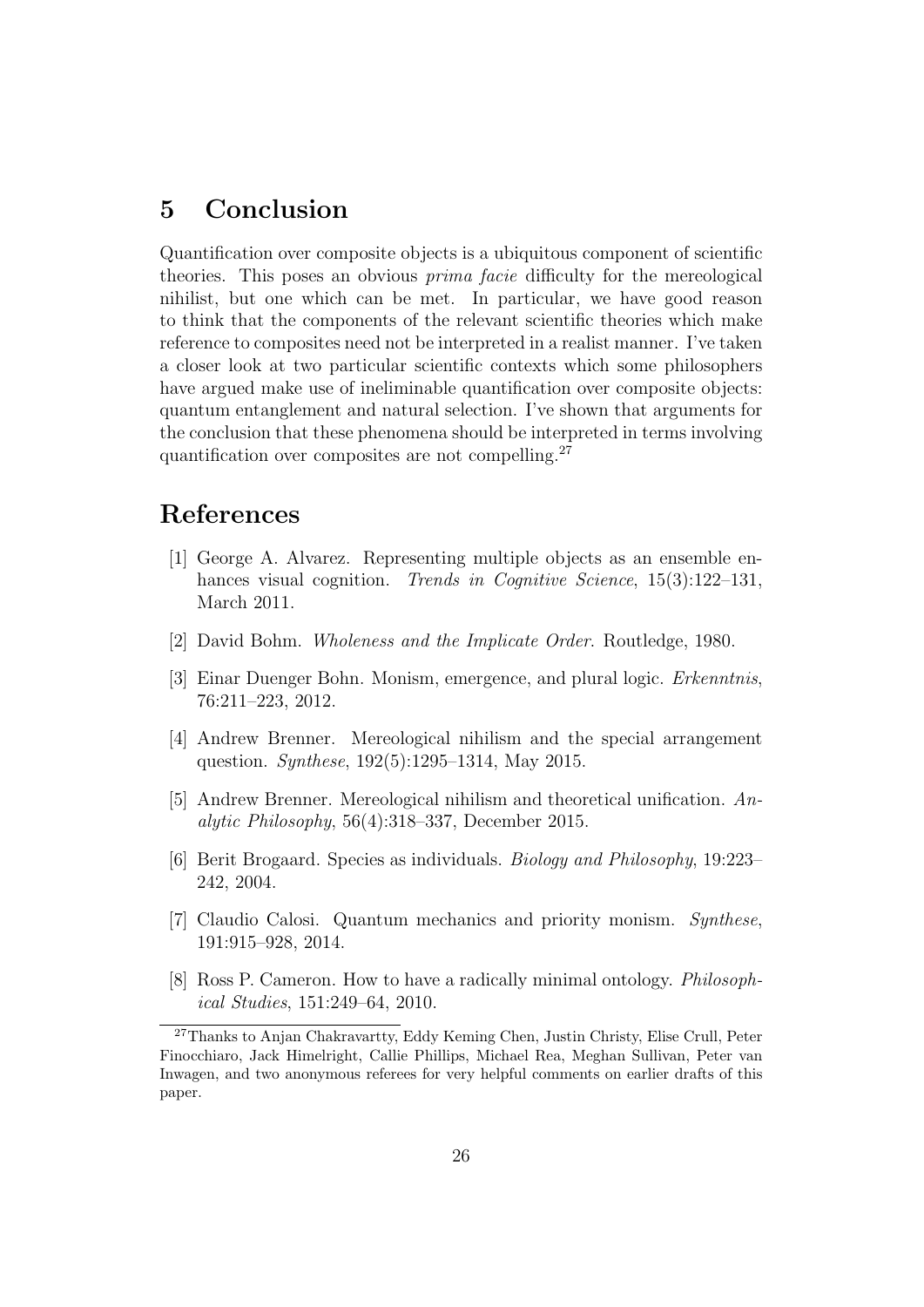- [9] Ross P. Cameron. Parts generate the whole, but they are not identical to it. In Donald Baxter and Aaron Cotnoir, editors, Composition As Identity, pages 90–107. Oxford University Press, Oxford, 2014.
- [10] Richard L. J. Caves. Emergence for nihilists. Pacific Philosophical Quarterly, Forthcoming.
- [11] Gino Tarozzi Claudio Calosi. Parthood and composition in quantum mechanics. In Pierluigi Graziani Claudio Calosi, editor, Mereology and the Sciences: Parts and Wholes in the Contemporary Scientific Context, chapter 3, pages 53–84. Springer, 2014.
- [12] Gino Tarozzi Claudio Calosi, Vincenzo Fano. Quantum ontology and extensional mereology. Foundations of Physics, 41:1740–1755, 2011.
- [13] Matteo Morganti Claudio Calosi. Humean supervenience, composition as identity and quantum wholes. Erkenntnis, Forthcoming.
- [14] Pierluigi Graziani Claudio Calosi, editor. Mereology and the Sciences: Parts and Wholes in the Contemporary Scientific Context. Springer, 2014.
- [15] Robert K. Colwell. Group selection is implicated in the evolution of female-biased sex ratios. Nature, 290(5805):401–404, 1981.
- [16] Richard Dawkins. The Selfish Gene. Oxford University Press, 2nd edition, 1989.
- [17] Cian Dorr. The Simplicity of Everything. PhD thesis, Princeton University, 2002.
- [18] Cian Dorr. What we disagree about when we disagree about ontology. In Mark Kalderon, editor, Fictionalism in Metaphysics, pages 234–86. Oxford University Press, Oxford, 2005.
- [19] Cian Dorr and Gideon Rosen. Composition as a fiction. In Richard Gale, editor, The Blackwell Guide to Metaphysics, pages 151–74. Blackwell, Oxford, 2002.
- [20] Steve Croker Peter C-H. Cheng Gary Jones Iain Oliver Julian M. Pine Fernand Gobet, Peter C.R. Lane. Chunking mechanisms in human learning. Trends in Cognitive Science, 5(6):236–243, June 2001.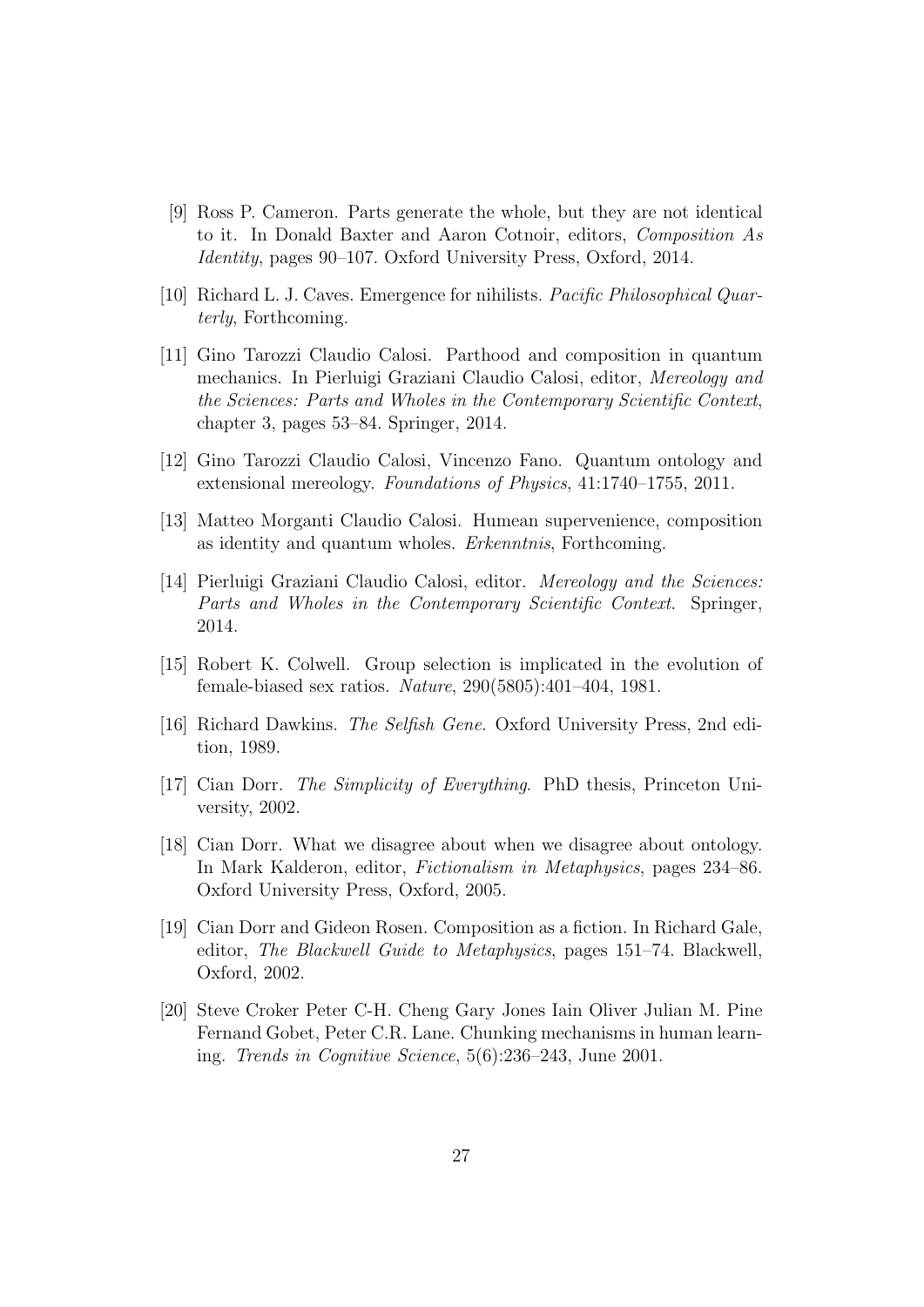- [21] Leda Cosmides Gary L. Brase and John Tooby. Individuation, counting, and statistical inference: The role of frequency and whole-object representations in judgment under uncertainty. Journal of Experimental Psychology: General, 127(1):3–21, 1998.
- [22] Michael T. Ghiselin. A radical solution to the species problem. Systematic Zoology, 23(4):536–544, December 1974.
- [23] Carl Gillett. Understanding the new reductionism: The metaphysics of science and compositional reduction. The Journal of Philosophy, 104(4):193–216, April 2007.
- [24] Carl Gillett. Constitution, and multiple constitution, in the sciences: Using the neuron to construct a starting framework. Minds and Machines, 23:309–337, 2013.
- [25] Peter Godfrey-Smith. Conditions for evolution by natural selection. The Journal of Philosophy, 104(10):489–516, October 2007.
- [26] Peter Godfrey-Smith. Darwinian Populations and Natural Selection. Oxford University Press, 2009.
- [27] Stephen Jay Gould. The Structure of Evolutionary Theory. Harvard University Press, 2002.
- [28] Amit Hagar. Review of mariam thalos, without hierarchy: The scale freedom of the universe. Notre Dame Philosophical Review, 2014. October 4, 2014.
- [29] Yuji Hasegawa. Entanglement between degrees of freedom in a singleparticle system revealed in neutron interferometry. Foundations of Physics, 42(1):29–45, January 2012.
- [30] Richard Healey. Holism and nonseparability. The Journal of Philosophy, 88(8):393–421, August 1991.
- [31] Richard Healey. Physical composition. Studies in History and Philosophy of Modern Physics, 44:48–62, 2013.
- [32] Terence Horgan and Matjaž Potrč. Austere Realism: Contextual Semantics Meets Minimal Ontology. The MIT Press, Cambridge, 2008.
- [33] Keith Hossack. Plurals and complexes. British Journal For the Philosophy of Science, 51:411–443, 2000.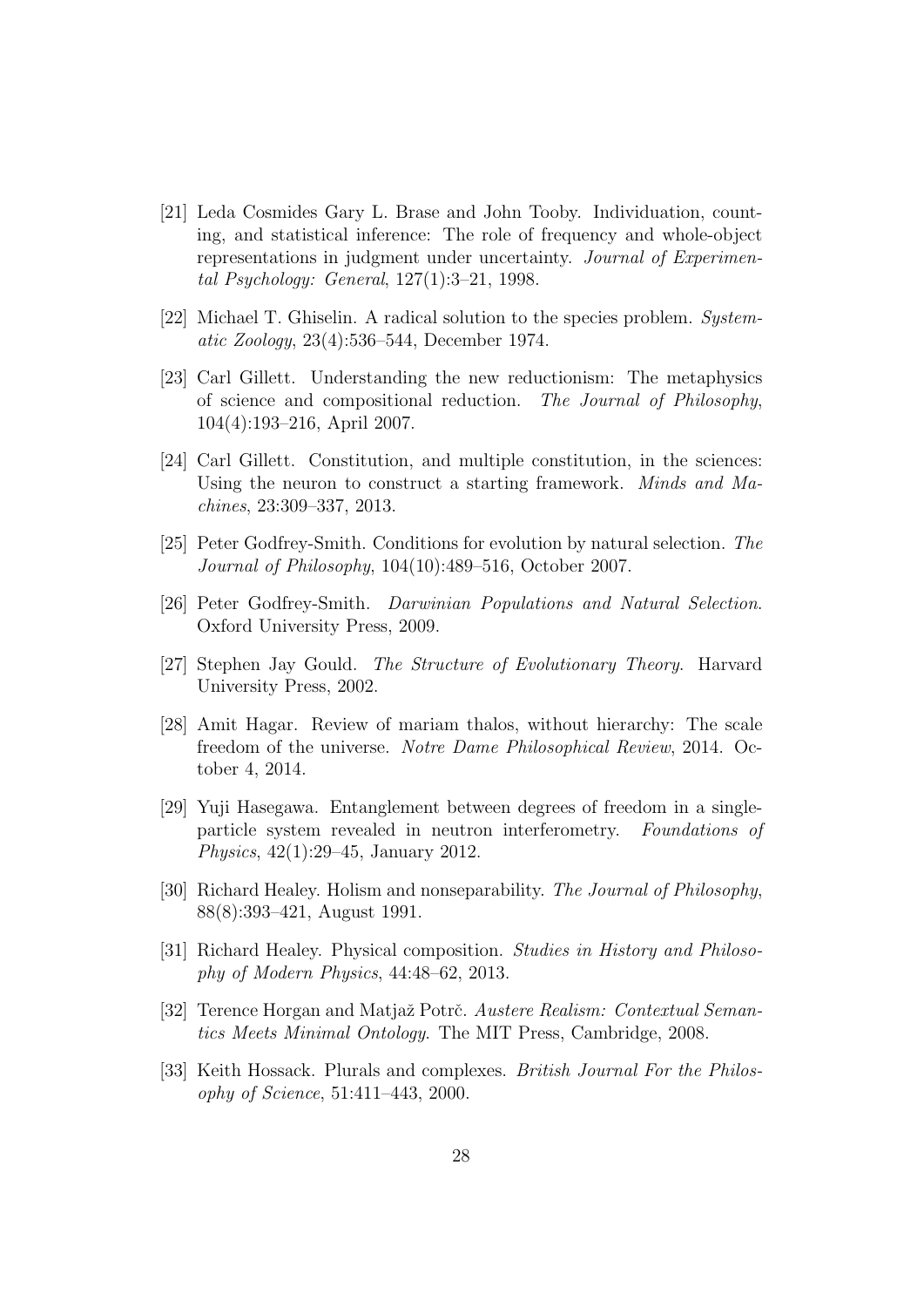- [34] Don Howard. Holism, separability, and the metaphysical implications of the bell experiments. In Ernan McMullin James T. Cushing, editor, Philosophical Consequences of Quantum Theory, pages 224–253. University of Notre Dame Press, 1989.
- [35] David L. Hull. Are species really individuals? Systematic Zoology, 25(2):174–191, June 1976.
- [36] David L. Hull. A matter of individuality. Philosophy of Science, 45(3):335–360, September 1978.
- [37] David L. Hull. Individuality and selection. Annual Review of Ecology and Systematics, 11:311–332, 1980.
- [38] David Jablonski. Heritability at the species level: Analysis of geographic ranges of cretaceous mollusks. Science, 238(4825):360–363, October 1987.
- [39] Jonathan Schaffer Jenann Ismael. Quantum holism: Nonseparability as common ground. Synthese, Forthcoming.
- [40] Meinard Kuhlmann. Quantum field theory. In Edward N. Zalta, editor, The Stanford Encyclopedia of Philosophy. Spring 2014 edition, 2014.
- [41] R. C. Lewontin. The units of selection. Annual Review of Ecology and Systematics, 1:1–18, 1970.
- [42] Richard Lewontin. The Triple Helix: Gene, Organism, and Environment. Harvard University Press, Cambridge, 2000.
- [43] Tim Maudlin. Part and whole in quantum mechanics. In Elena Castellani, editor, Interpreting Bodies: Classical and Quantum Objects in Modern Physics, pages 46–60. Princeton University Press, 1998.
- [44] Trenton Merricks. Objects and Persons. Clarendon Press, Oxford, 2003.
- [45] Matteo Morganti. Inherent properties and statistics with individual particles in quantum mechanics. Studies in History and Philosophy of Modern Physics, 40:223–231, 2009.
- [46] Matteo Morganti. Combining Science and Metaphysics: Contemporary Physics, Conceptual Revision and Common Sense. Palgrave Macmillan, 2013.